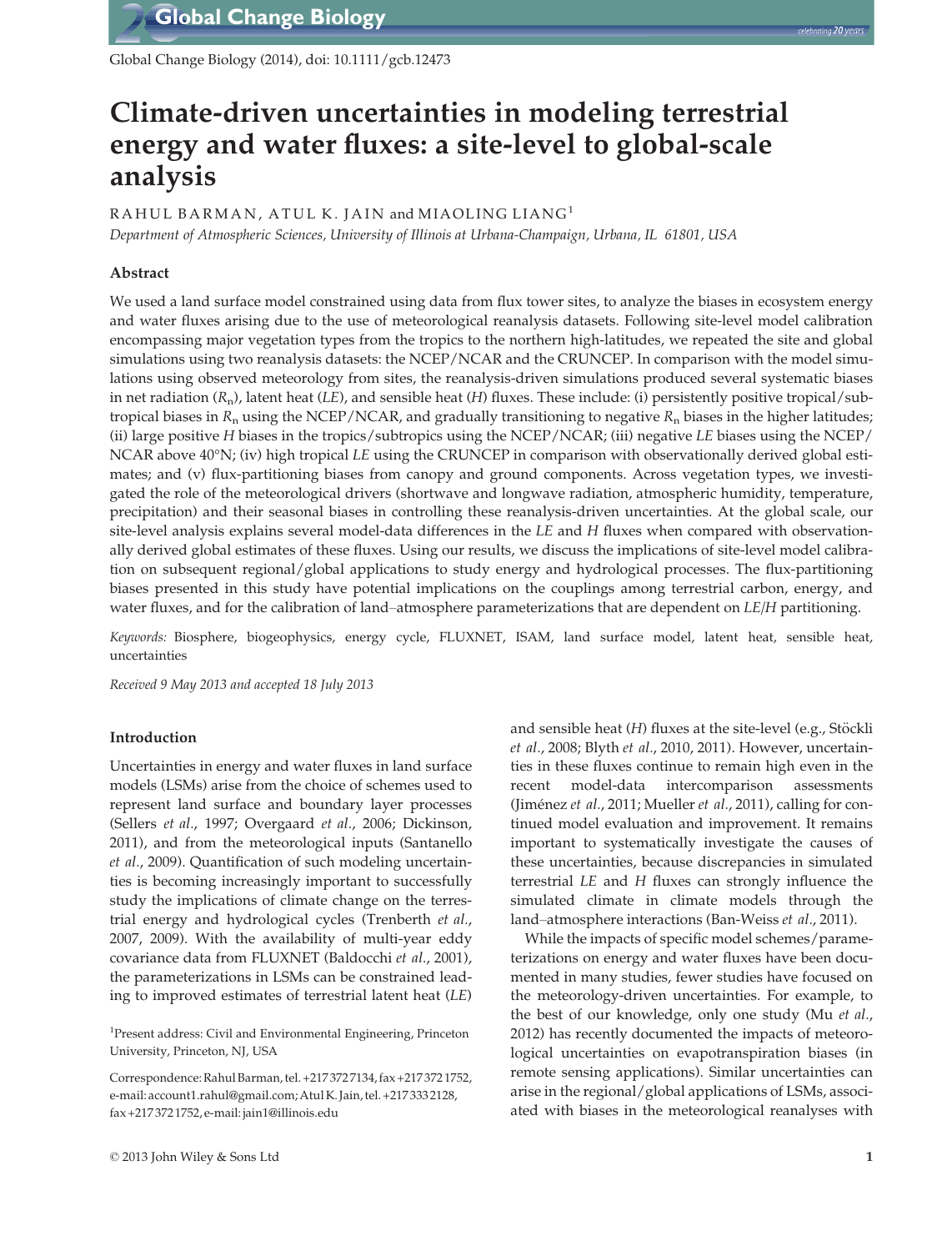respect to weather station data. Significant biases in atmospheric reanalysis datasets have been acknowledged and documented in existing literature, with varying degrees of accuracy across meteorological variables (Janowiak et al., 1998; Fekete et al., 2004; Zhao et al., 2006; Simmons et al., 2007). In this context, previous studies reported large sensitivity of modeled carbon fluxes at regional/global scales due to various reanalysis datasets (Zhao et al., 2006; Jung et al., 2007; Barman et al., 2013). However, the associated impacts on energy and water fluxes have not yet been documented. Because the calibration of energy/water fluxes in a LSM usually takes place utilizing ancillary meteorological data from the sites, subsequent applications of a 'calibrated' LSM using reanalysis datasets are likely to produce errors in the computed fluxes. The extent of such flux biases resulting directly due to site-level model calibration has also not been presented in literature.

Assessing the meteorology-driven (interchangeably referred to as 'climate-driven' in this study) LE and H biases is difficult at the global scale, because it is not feasible to obtain concurrent observations of meteorological and flux variables at a global scale (e.g., Henderson-Sellers et al., 2003). A simple alternative may be to study the biases directly at the flux tower sites, by comparing the modeled LE and H fluxes obtained using observed meteorology vs. that using reanalysis datasets. Using this approach, we previously explored the impacts of climate-driven uncertainties on gross primary production (GPP) using one particular LSM, the Integrated Science Assessment Model (ISAM) (Barman et al., 2013). There, we first optimized ISAM using meteorology and eddy covariance data from 25 FLUX-NET sites, and subsequently applied the model to quantify the GPP biases using two reanalysis datasets: CRUNCEP and NCEP/NCAR. In the present study, we extend the aforementioned analysis for the LE and H fluxes.

Specifically, here we address the following questions: (i) what are the key biotic controls influencing LE and H fluxes in the calibrated model for various ecosystems; (ii) what are the flux biases using two different reanalysis datasets (CRUNCEP and NCEP/NCAR) directly at the flux tower sites; and (iii) what are the impacts on the global estimates of the corresponding fluxes. We also present the corresponding implications on the partitioning of  $LE$  and  $H$  fluxes – which can strongly influence the dynamics and thermodynamics of atmospheric circulation and biosphere–climate feedbacks (Lawrence et al., 2007). Additionally, we analyzed the biases in partitioning of LE into canopy evapotranspiration and soil evaporation – which affects GPP and hydro-climatology (Lawrence & Chase, 2009). Along with our previous study (Barman et al., 2013), this work

presents a consistently integrated analysis of climatedriven biases in carbon, energy, and water fluxes using the same modeling framework.

## Materials and methods

## Energy/water cycle components in ISAM

Integrated Science Assessment Model computes terrestrial energy, water, and momentum fluxes at half-hourly to hourly time steps, integrated with prognostic carbon and nitrogen cycles (Jain et al., 2009; Yang et al., 2009; Barman et al., 2013). The boundary layer turbulent processes are described based on the Monin–Obukhov Similarity Theory (MOST) approach (see Wang & Dickinson (2012) for method review). Latent heat transfer to atmosphere is resolved using canopy transpiration, ground evaporation, and canopy dew evaporation; sensible heat is partitioned into ground and canopy components (e.g., Sellers et al., 1996; Oleson et al., 2008). For the computation of soil evaporation, the model includes resistance to moisture transfer from soil, root, and litter components (Sakaguchi & Zeng, 2009). Surface albedo is resolved into ground albedo (function of soil color and wetness), exposed vegetation albedo (function of leaf orientation, leaf/stem reflectivity and transmissivity, and ground albedo), and snow albedo (schemes from Dai et al. 2004).

Simulated hydrology processes in ISAM include canopy interception and throughfall of precipitation, infiltration, redistribution of soil water within the soil column, surface, and subsurface runoffs – all adapted based on Oleson et al. (2008). The vertical soil column (ca. 50 m) is represented by 15 layers (adapted from Lawrence et al. 2008), consisting of 11 hydrologically active top layers up to total depth of ca. 6 m, and four hydrology inactive bedrock layers below. Originally, ISAM contained 10 hydrologically active layers up to a total depth of 3.5 (similar to Lawrence et al. 2008); however, for this study, we increased the hydrological zone to ca. 6 m to incorporate deep tropical roots implemented in ISAM (Barman et al., 2013). Snow is discretized into a maximum of five layers, and dynamics include: snow accumulation, various modes of compaction (from snow weight, aging, melting, and winds, Schaefer et al., 2009), depth hoar formation (Schaefer et al., 2009), and water transfer across the snow layers.

The soil thermal and hydrological properties in ISAM vary with depth, depending on soil liquid and ice water contents, soil texture, and organic carbon profiles (Lawrence & Slater, 2008). In ISAM, the soil organic carbon dataset is taken from Harmonized World Soil Database (HWSD) (FAO/IIASA/ ISRIC/ISSCAS/JRC, 2012; Todd-Brown et al., 2013).

## Data

FLUXNET Data. Table 1 lists the 25-flux tower sites used in this study, grouped into various plant functional types (PFTs). These represent major vegetation types in the global land surface: tropical broadleaf evergreen tree (Trop.BET) and broadleaf deciduous tree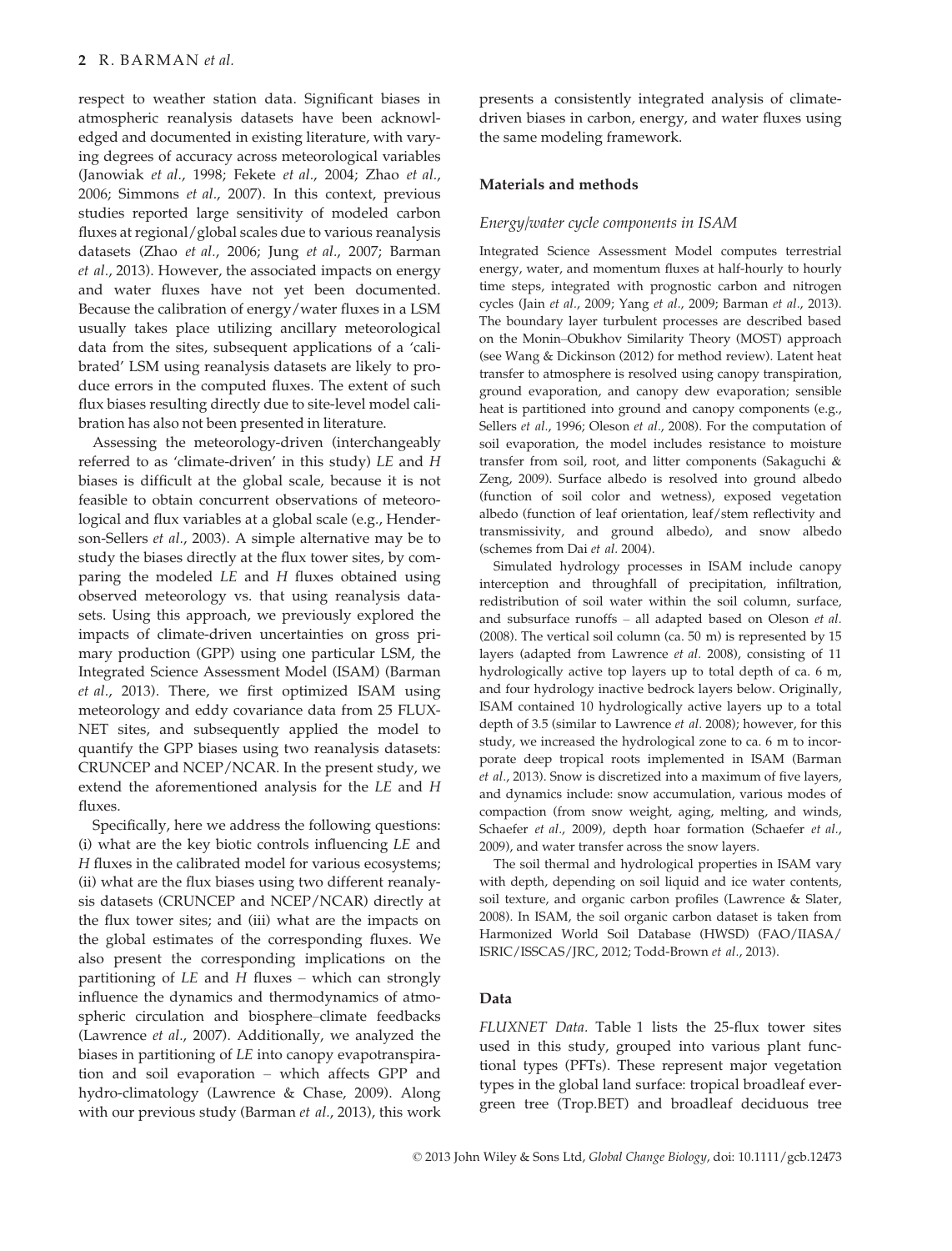|                                          |                                               |           |                 | <i>LE</i> (W m <sup>-2</sup> ) |          | $H(W \text{ m}^{-2})$  |        |
|------------------------------------------|-----------------------------------------------|-----------|-----------------|--------------------------------|----------|------------------------|--------|
|                                          |                                               |           |                 | <b>FLUXNET</b>                 | $ISAM**$ | <b>FLUXNET</b>         | ISAM** |
| Site Code                                | Site Name                                     | Years     | EBR†            | Mean $\pm$ Uncertainty         |          | Mean $\pm$ Uncertainty |        |
|                                          | Tropical Broadleaf Evergreen Tree (Trop.BET)  |           |                 |                                |          |                        |        |
| $LBA-Km34$ <sup><math>\ddag</math></sup> | Manaus KM34                                   | 2002-3004 | 0.82            | $106 \pm 16$                   | 100      | $36 \pm 13$            | 31     |
| $LBA-Km67$ <sup>‡</sup>                  | Santarem KM83                                 | 2003-2004 | 0.84            | $104 \pm 15$                   | 78       | $23 \pm 12$            | 19     |
| $LBA-Km83‡$                              | Santarem KM67                                 | 2001-2003 | 1.04            | $103 \pm 15$                   | 105      | $24 \pm 12$            | 21     |
| $LBA-Rja§$                               | Reserva Jaru                                  | 2000-2001 | 0.77            | $106 \pm 16$                   | 102      | $35 \pm 13$            | 41     |
|                                          | Tropical Deciduous Evergreen Tree (Trop.BDT)  |           |                 |                                |          |                        |        |
| LBA-Ban                                  | <b>Bananal Island</b>                         | 2004-2004 | 1.01            | $106 \pm 16$                   | 106      | $29 \pm 13$            | 31     |
|                                          | Temperate Broadleaf Deciduous Tree (Temp.BDT) |           |                 |                                |          |                        |        |
| $CA$ -Oas                                | South OldAspen                                | 1997-2004 | 0.84            | $30 \pm 10$                    | 31       | $28 \pm 14$            | 29     |
| US-Syv                                   | Sylvania Wilderness                           | 2002-2004 | NA <sub>1</sub> | NA                             | 35       | NA                     | 42     |
| US-WCr                                   | <b>Willow Creek</b>                           | 1999-2004 | NA <sub>1</sub> | NA                             | 27       | NA                     | 38     |
| Needleleaf Evergreen Tree (NET)          |                                               |           |                 |                                |          |                        |        |
| CA-Gro                                   | Groundhog River                               | 2004-2004 | 0.96            | $40 \pm 12$                    | 31       | $35 \pm 13$            | 42     |
| CA-Obs                                   | South OldBlackSpruce                          | 2000-2004 | 0.85            | $26 \pm 10$                    | 28       | $46 \pm 14$            | 41     |
| CA-Ojp                                   | South OldJackPine                             | 2000-2003 | 0.87            | $20 \pm 9$                     | 29       | $45 \pm 14$            | 41     |
| CA-Qfo                                   | East OldSpruce                                | 2004-2004 | 0.85            | $32 \pm 10$                    | 30       | $42 \pm 13$            | 34     |
| US-Me3                                   | Metolius 2nd YoungPine                        | 2004-2004 | 0.63            | NA                             | 27       | NA                     | 55     |
| US-NR1                                   | Niwot Ridge                                   | 1999-2004 | 0.97            | $48 \pm 13$                    | 48       | $49 \pm 19$            | 59     |
| Savanna                                  |                                               |           |                 |                                |          |                        |        |
| US-Ton                                   | Tonzi Ranch                                   | 2002-2004 | 0.94            | NA                             | 29       | NA                     | 75     |
| $LBA-Pdg‡$                               | Reserva Pe-de-Gigante                         | 2001-2003 | 0.75            | $95 \pm 7$                     | 75       | $38 \pm 10$            | 40     |
| Grass                                    |                                               |           |                 |                                |          |                        |        |
| CA-Let                                   | Lethbridge                                    | 1999-2004 | 0.67            | $31 \pm 6$                     | 22       | $39 \pm 10$            | 44     |
| US-Shd                                   | Shidler Tallgrass Prairie                     | 1998-1999 | NA <sub>1</sub> | NA                             | 70       | NA                     | 36     |
| US-Var                                   | Vaira Ranch                                   | 2001-2004 | 0.90            | NA                             | 32       | NA                     | 83     |
| Shrub                                    |                                               |           |                 |                                |          |                        |        |
| CA-Mer                                   | Mer Bleue                                     | 1999-2004 | 0.80            | NA                             | 33       | NA                     | 48     |
| US-Los                                   | <b>Lost Creek</b>                             | 2001-2004 | 0.81            | NA                             | 22       | NA                     | 45     |
| <b>US-SO2</b>                            | Sky Oaks Old                                  | 1999-2004 | 1.03            | NA                             | 40       | NA                     | 62     |
| Tundra                                   |                                               |           |                 |                                |          |                        |        |
| US-Atq                                   | Atqasuk                                       | 2004-2004 | 0.67            | NA                             | 11       | NA                     | 25     |
| US-Brw                                   | Barrow                                        | 2001-2001 | 0.82            | NA                             | 8        | NA                     | 17     |
| Pasture                                  |                                               |           |                 |                                |          |                        |        |
| $LBA-Fns^s$                              | Fazenda Nossa Senhora                         | 2000-2001 | 0.77            | $73 \pm 6$                     | 81       | $47 \pm 10$            | 49     |

Table 1 FLUXNET sites used in this study\*; the annual budgets of LE and H were compiled from FLUXNET data, or from published studies based on the FLUXNET data

\*Additional detail of these sites pertaining to site description, and references/methods are available in Barman et al. (2013).

†EBR, Energy Balance Ratio (see Wilson et al., 2002), here calculated using 3-hourly FLUXNET data for LE, H and R<sup>n</sup> according to

formula:  $\frac{\text{EBR}=\sum LE+H}{\sum R_n}$ , where  $\Sigma$  is summation over the timescale for flux correction (see Data S2).

‡Annual LE, H, and EBR were calculated based on data from Da Rocha et al. (2009) (see Table S2 for calculation details).

§Annual LE and H were calculated based on data from Randow et al. (2004), and EBR from Hasler & Avissar (2007).

¶NA (not available) as net-radiation data was not available for the calculation of EBR.

||NA (not available) as percentage of missing data exceeded ca. 40% for the years used in this study; hence we did not list the FLUX-NET Mean  $\pm$  Uncertainty (Table S1).

\*\*Model simulated GPP using a model version ISAM-FLUXNET.

The annual budgets from the published studies shown here may not correspond to the site-years used in this study. The ISAM estimated fluxes are from the ISAM-FLUXNET simulations.

(Trop.BDT), temperate broadleaf deciduous tree (Temp.BDT), needleleaf evergreen tree (NET), savanna, grass, shrub, tundra, and pasture. For this study, we

used the half-hourly/hourly u\*-corrected LE, H, and net radiation  $(R_n)$  data from the FLUXNET database to calibrate/evaluate the model estimated energy fluxes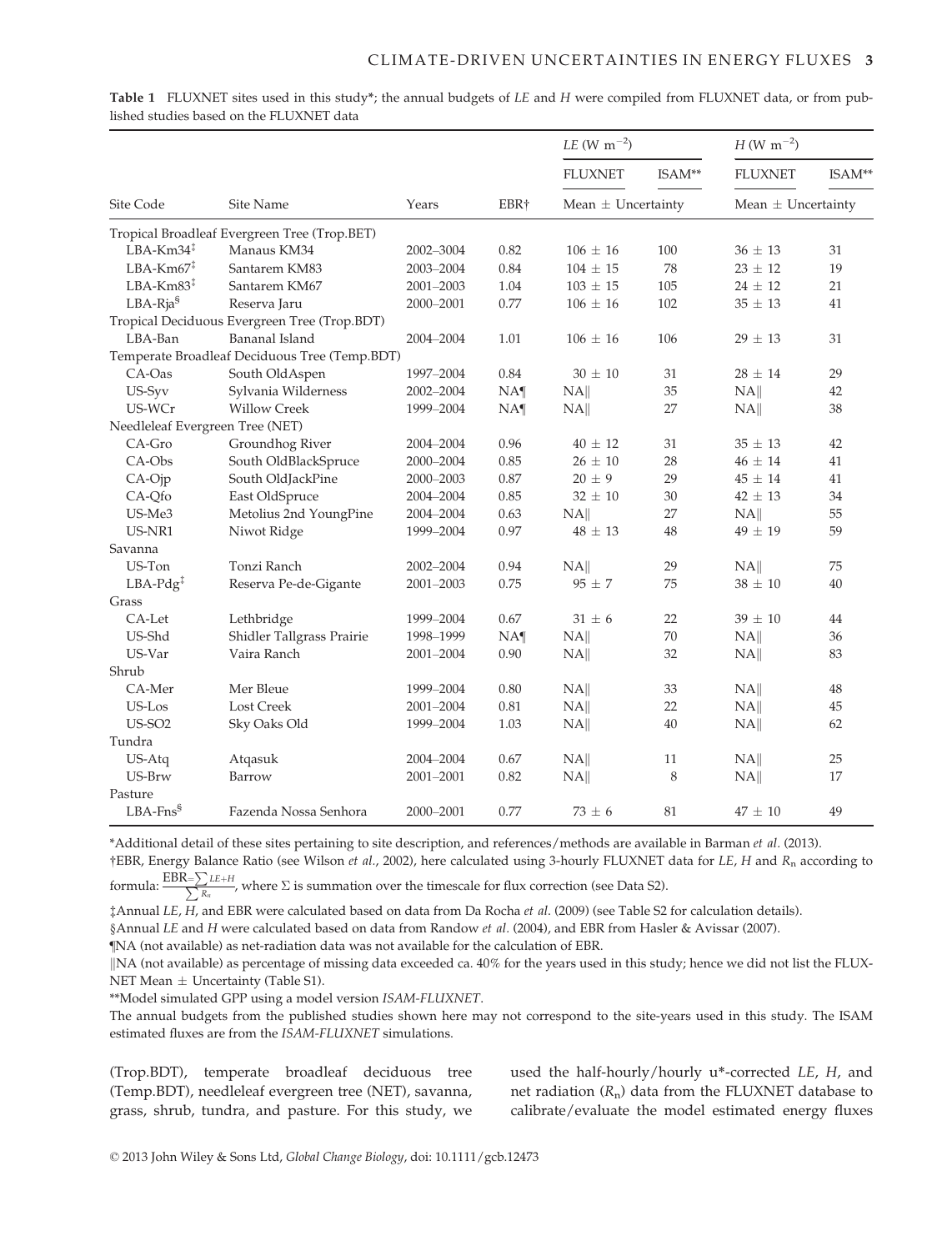(see Data S1 for details). Pronounced gaps in data were present in most site measurements (e.g., Table S1 – for the North American sites), consistent with those reported in previous published studies (Falge et al., 2001). For the present analysis, we calculated the annual estimates of  $LE$  and  $H$  at a site if the cumulative missing data at the site was <40% of the entire study years (see Table S1). This is a more relaxed threshold value than used in some other previously published studies. For example, Law et al. (2002) used  $25\% \text{ yr}^{-1}$ threshold value to correct the LE and H fluxes. We converted the half-hourly/hourly data to daily, and subsequently filled the daily data gaps using linear interpolation, before aggregating to monthly/annual estimates. For sites not satisfying the missing threshold, we used the flux-corrected annual estimates of LE and H from published literature, whenever available (Table 1). This was usually a case for the South American (LBA) sites, and hence we used flux-corrected LE and H at all LBA sites based on published literature (Table S2). At all sites, we performed flux correction to enforce energy balance closure (Twine et al., 2000; Jung et al., 2011) on a monthly basis (details are provided in Data S2). The resulting mean annual estimates of LE and H, as used for in this analysis, are listed in Table 1.

We also calculated the random flux errors stochastically at half-hourly/hourly timescales based on Hollinger & Richardson (2005), and subsequently aggregated them to annual timescales  $(\pm$ Uncertainty in Table 1) for the purposes of our model-data comparison. However, we note that the annual random uncertainties are most likely to be lower than these estimates, primarily due to compensation from positive and negative uncertainties (Richardson et al., 2006); hence, our  $\pm$ Uncertainty estimates in Table 1 should only be representative of the maximum theoretical bounds in random measurement uncertainties.

Forcing data and model experimental setup. We performed three off-line simulations at every flux tower site: (i) ISAM-FLUXNET – using the observed site-level meteorology; (ii) ISAM-NCEP – using the NCEP/NCAR reanalysis (Qian et al., 2006); and (iii) ISAM-CRUNCEP – using the recently available CRUNCEP reanalysis (Viovy & Ciais, 2009; Wei et al., 2013). For details on boundary data, model spin-up procedure, the readers are referred to our companion study (Barman et al., 2013) where we used identical experimental setups.

We first calibrated and evaluated the model using the ISAM-FLUXNET simulations. Subsequently, we computed the site-level biases ( $\Delta$ ) in LE, H and R<sub>n</sub>  $(=LE + H)$  fluxes in the reanalysis-driven simulations (ISAM-NCEP and ISAM-CRUNCEP) with respect to the ISAM-FLUXNET simulations. Similarly, for site-level biases in any input/output variable, we consistently computed the biases with respect to the corresponding ISAM-FLUXNET variables. In all subsequent discussions, the use of the  $'\Delta'$  notation in the prefix of variable names indicates site-level biases.

## ISAM calibration, and evaluation of LE and H

Utilizing the observed site-level meteorology and eddy covariance data, we used the 'trial and error' approach to tune several PFT-specific parameters in ISAM, to concurrently optimize the modeled GPP, LE, and H. An analogous model calibration approach has also been used in other studies using the ISAM framework (El-Masri et al., 2013; Song et al., 2013). During model calibration of each PFT, our goal was to optimize the overall model performance across sites within the PFT. For the overall calibration approach, including key parameters influencing GPP (e.g.,  $V_{cmax25}^{opt}(N)$ , plant rooting depths, etc.; Barman et al. 2013. Here, we summarize the choice of other model parameters related to LE and H (such as stomatal conductance parameters, leaf/stem optical properties), and the evaluation of modeled LE and H fluxes.

The stomatal conductance in the model  $(g<sub>st</sub>)$  $\mu$ mol m<sup>-2</sup> s<sup>-1</sup>) is parameterized using two tunable parameters, the stomatal conductance slope (m, dimensionless) and the stomatal conductance intercept (b,  $\mu$ mol m<sup>-2</sup> s<sup>-1</sup>), based on the following equation (Collatz et al., 1991; Sellers et al., 1996; Dai et al., 2004):

$$
g_{\rm s} = m \frac{A_{\rm n}}{C_{\rm s}/P_{\rm atm}} \times \frac{e_{\rm s}}{e_{\rm i}} + b \beta_{\rm t}
$$

where  $A_n$  is net photosynthesis (µmol m<sup>-2</sup> s<sup>-1</sup>),  $C_s$  the  $CO<sub>2</sub>$  partial pressure at the leaf surface (Pa),  $P<sub>atm</sub>$  the atmospheric pressure (Pa),  $e_s$  the vapor pressure at leaf surface (Pa),  $e_i$  the saturation vapor pressure inside the leaf (Pa), and  $\beta_t$  a soil water availability factor between 0 and 1 (dimensionless, 1 implies no soil moisture stress on photosynthesis, while 0 implies no available water to plant roots). Generally, it was sufficient to use the values of  $m$  and the  $b$  directly from existing literature ( $m = 9$  for  $C_3$  and 4 for  $C_4$ ;  $b = 0.01$  mol-CO<sub>2</sub> m<sup>-2</sup> s<sup>-1</sup> for C<sub>3</sub>, and 0.04 mol- $CO_2 \text{ m}^{-2} \text{ s}^{-1}$ ) (Dai *et al.*, 2004; Bonan *et al.*, 2011). However, for certain PFTs (Trop.BET/BDT,  $C_3$  grass), these values produced lower than observed LE in the model. For these PFTs, we slightly increased their values to *m* ca. 10 and *b* ca. 0.02–0.03 mol-CO<sub>2</sub> m<sup>-2</sup> s<sup>-1</sup>, resulting in increased LE in the model to better match with the LE data (and also improving LE/H partitioning).

For PFT optical properties, the model requires the values of reflectance and transmittance for leaves and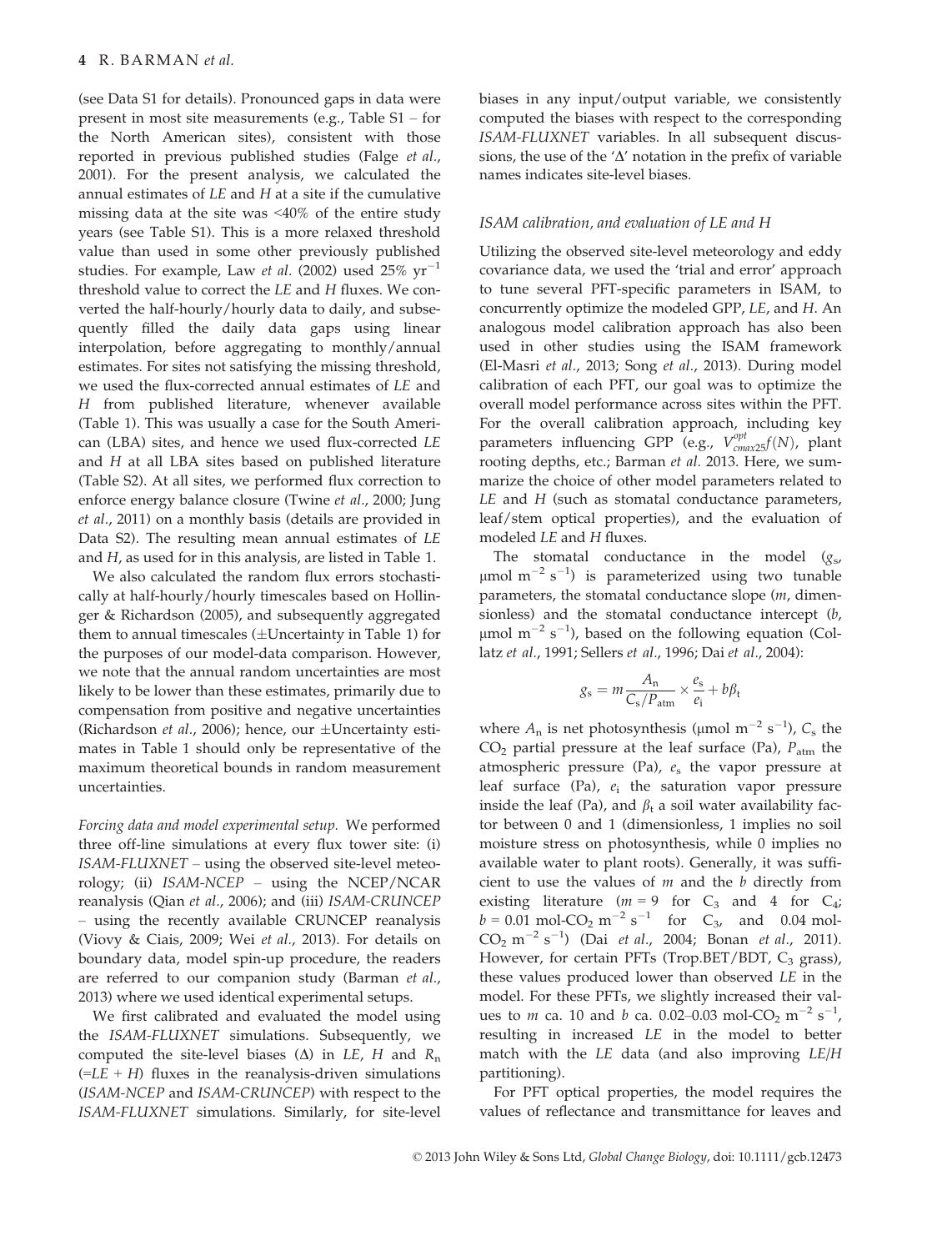stems of each PFT – separately for the visible and near infrared bands. While these are not tunable parameters, they need to be constrained in the model based on data. The original ISAM used the reflectance/transmittance values from the published CoLM model (Dai et al., 2004; Chen et al., 2011). There, the optical properties of grass/crop type PFTs were obtained from Dorman & Sellers (1989), and other modeling studies reported errors in simulated grass/crop albedos using these estimates (e.g., Lawrence et al., 2011). Hence, following Lawrence et al. (2011), we replaced these values for the grass type PFTs (e.g., grass, tundra, pasture) in the calibrated model based on improved field data from Asner et al. (1998).

In the calibrated model, the annual H estimates were within the random uncertainty range at all the sites with available flux data (15 out of the 25 sites; see Table 1), and the LE was generally within the uncertainty range as well (except at LBA-Km67, LBA-Pdg, CA-Let, and LBA-Fns). Below, we briefly describe the potential causes for LE disagreements at the aforementioned sites where the model was outside the uncertainty range.

At the LBA-Km67 Trop.BET site, there was a large underestimation in modeled annual LE (ISAM: 78 W m<sup>-2</sup>, FLUXNET:  $104 \pm 15$  W m<sup>-2</sup>). Based on other site-level observational studies that have shown energy-limited LE response for the Trop.BET/BDT (Hasler & Avissar, 2007; Juárez et al., 2007), this underestimation could be largely attributed to the lower total radiation inputs at this site in comparison with the adjacent Trop.BET/BDT sites. For example, in comparison with LBA-Km83 that is in the same model  $0.5 \times 0.5$ grid, the mean annual shortwave radiation (Srad) at this site was lower by 30 W  $m^{-2}$ , while the downwelling longwave radiation  $(LW_{\text{down}})$  was same at both sites (Table S3). Hence, the total  $Srad + LW_{down}$  at this site was lower by ca. 30 W  $m^{-2}$ , strongly contributing to the lower modeled LE. Noting that there may be problems in the radiation data at this site, the ratio of LE/  $(LE + H)$  may be a better statistic for model evaluation at this site, which compared favorably between the model and the data (ISAM: 0.80, FLUXNET mean: 0.82).

The tropical savanna site (LBA-Pdg) also underestimated the annual averaged *LE* (ISAM: 75 W m<sup>-2</sup>, FLUXNET:  $95 \pm 7$  W m<sup>-2</sup>). This was partly due to the underestimation of simulated net radiation in the model ( $R_{\rm n}$ ; ISAM: 115 W m<sup>-2</sup>, FLUXNET: 133 W m<sup>-2</sup>). Because  $R_n$  depends on the full suite of energy processes (including the incoming and outgoing energy balance, soil temperature, vegetation/ground albedos, etc.), it is generally difficult to sufficiently diagnose/ constrain  $R_n$  in the model. We tested with different estimates of savanna reflectance/transmittance from Asner (1998), and different root depth/profile values for savanna (from Schenk & Jackson 2002); however, these did not provide the required sensitivity to correct the existing bias at this site. In addition, the use of static rooting profiles in ISAM was also most likely to limit the model's ability to correctly simulate the soil water stress (especially important for herbaceous PFTs; Arora & Boer, 2003). Due to the availability of only the LBA-Pdg for model calibration/evaluation of tropical savanna, we could not further evaluate these modeling shortcomings. Furthermore, this site also had a relatively poor energy balance ratio (EBR) in the flux tower measurements (see Table 1), reducing the confidence in model-data comparison.

At the midlatitude CA-Let grass site, the underestimation of LE (ISAM: 22 W m<sup>-2</sup>, FLUXNET: 31  $\pm$  6 W m<sup>-2</sup>) could be explained by the upper bound of annual precipitation (Precip) in the meteorology data (*Precip* = 0.28 m m<sup>-2</sup> yr<sup>-1</sup>, see Table S3), resulting in  $ET/Precip = 0.987$  (where  $ET = evapotranspiration$ ). Finally, at the single available pasture site (LBA-Fns), the LE was slightly overestimated – though the differences were not substantial (ISAM: 81 W  $m^{-2}$ , FLUX- $NET: 73 +$ 

 $6 \text{ W m}^{-2}$ ). Overall, due to the limited number of nontree/herbaceous sites for model calibration (e.g., grass, savanna, pasture), more sites will be beneficial to reduce the existing uncertainties in the model.

## Results

# Site-level reanalysis-driven uncertainties in  $R_n$ , LE, and H

Uncertainties in annual estimates of  $R_n$ . To explain the reanalysis-driven modeled annual  $\Delta LE$  and  $\Delta H$ , we first analyzed the net-radiation biases ( $\Delta R_n = \Delta LE + \Delta H$ ) at each site, along with biases in several input meteorology variables (Fig. 1). With respect to the input meteorological drivers, two primary variables controlling the  $R_n$  are the *Srad* and  $LW_{\text{down}}$ . In the tropics (i.e. LBA sites), the  $\Delta R_n$  using the NCEP/NCAR dataset was very high – primarily driven by the consistently  $+\Delta L W_{\text{down}}$ and  $+\Delta$ *Srad* (Fig. 1a, d–e). Indeed, the NCEP/NCAR driven  $+\Delta L W_{\text{down}}$  at the LBA sites were the largest among all the analyzed sites (ca. 20–50 W  $\text{m}^{-2}$ , Fig. 1e). In contrast to the tropical Trop.BET/BDT, the NCEP/ NCAR driven  $\Delta R_n$  were progressively negative at the mid- and high-latitude sites. For the Temp.BDT and NET, mean annual  $\Delta$ *Srad* in the NCEP/NCAR were usually small, and consequently the  $-\Delta R_n$  was driven by the  $-\Delta L W_{\text{down}}$  (typically around ca.  $-15 \text{ W m}^{-2}$ , see Fig. 1e). Such negative  $\Delta L W_{\text{down}}$  were also present in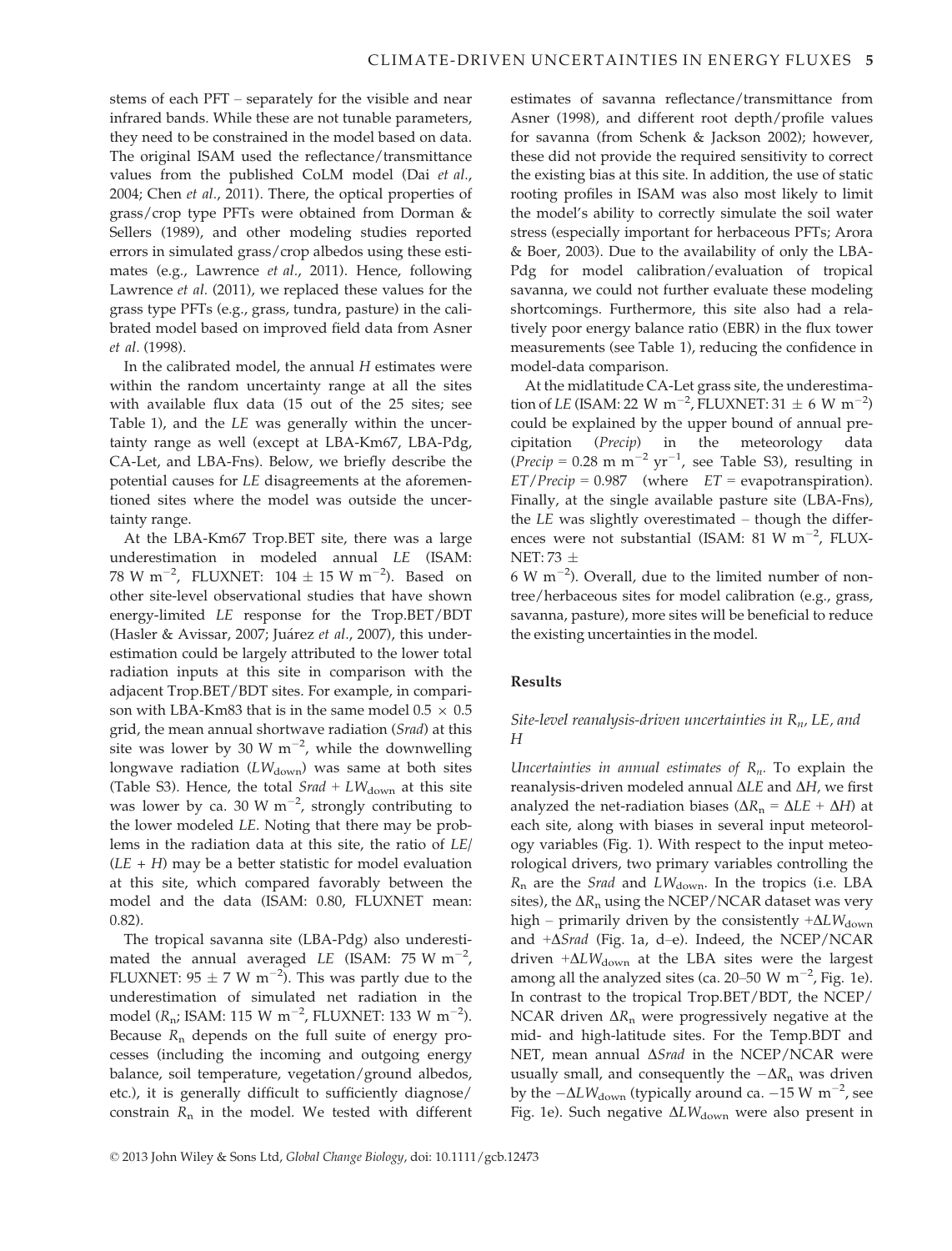

Fig. 1 Site-level mean annual biases ( $\Delta$ ) in (a) net radiation ( $\Delta R_n = \Delta L E + \Delta H$ ), (b) latent heat ( $\Delta L E$ ), and (c) sensible heat ( $\Delta H$ ) in the ISAM-CRUNCEP, ISAM-NCEP simulations. (d–h) Mean annual biases in input meteorology variables: (d)  $\Delta$ Srad, (e)  $\Delta L W_{\text{down}}$  (f)  $\Delta Q$ , (g)  $\Delta Tavg$ , and (h)  $\Delta Precip$ . All the biases were calculated with respect to the ISAM-FLUXNET counterpart.

the CRUNCEP; however, the annual total energy input were compensated by the  $+\Delta$ Srad in the CRUNCEP (Fig. 1d). As a result, at most of the mid/high-latitude sites, the mean annual  $\Delta R_n$  using the CRUNCEP was in better agreement with the respective ISAM-FLUXNET simulations.

For the nontree sites (savanna, grass, shrub, tundra, pasture), all except the NCEP/NCAR driven LBA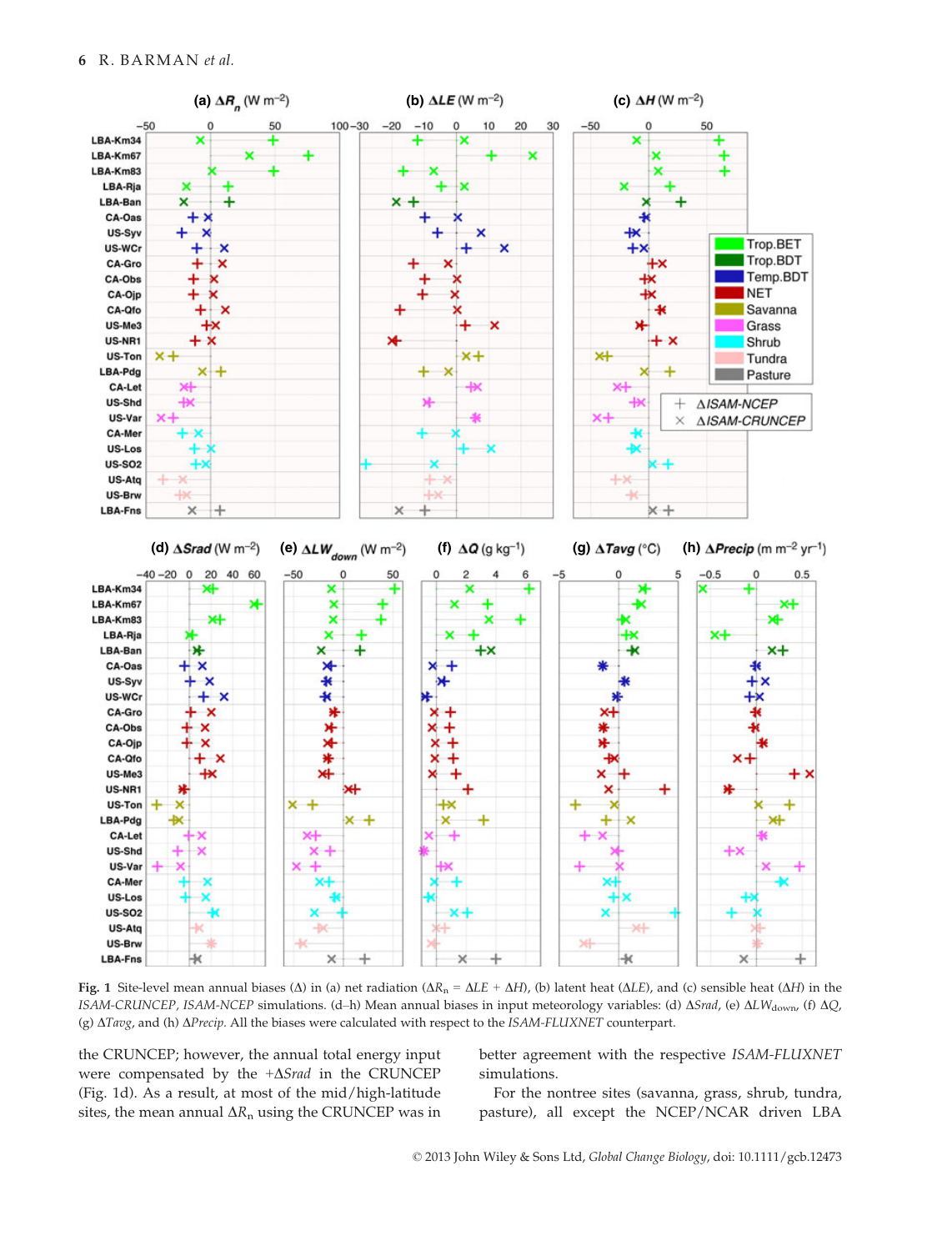simulations produced a negative mean annual  $\Delta R_n$ (Fig. 1a). For these cases with negative  $R_{\text{n}}$ , the reanalyses  $\Delta L W_{down}$  were also negative. In many instances, the mean annual  $\Delta R_n$  at the mid/high-latitude nontree sites were more negative than those simulated at the Temp.BDT and NET sites; for such cases, the corresponding input  $\Delta L W_{down}$  were also among the most negative (e.g., US-Ton and US-Var, using the CRUNCEP data). At the high-latitude tundra sites in Alaska, the mean annual  $\Delta R$ <sub>n</sub> were significantly negative in both the datasets, driven by the corresponding  $-\Delta L W_{\text{down}}$  which offset the  $+\Delta S$ rad. Overall, the patterns of  $\Delta R_n$  as seen in the site-level analysis were also present in the global ISAM simulations using the two reanalysis datasets (further discussed in the section 'Global uncertainties in modeled  $R_n$ , LE and H).

Uncertainties in annual estimates of LE and H. Among the Trop.BET/BDT sites, even though the mean annual  $\Delta R_n$  were positive in most instances (especially large using the NCEP/NCAR), the  $\Delta$ LE were either negative or moderately positive (Fig. 1a–b). In this context, here we should also mention that the corresponding mean annual  $\Delta$ GPP were positive at all the Trop.BET/BDT sites (average of ca.  $0.45~{\rm kgC~m^{-2}~yr^{-1}}$ ) (Barman *et al.,* 2013). Hence, given the positive input energy anomaly (i.e.  $\Delta R_n > 0$ ) together with  $\Delta GPP > 0$ , the negative  $\Delta LE$ suggest that the  $+\Delta Q$  played a dominant role in suppressing the LE (by notably decreasing the atmospheric dryness). Consequently, this also means increased ecosystem water use efficiency in the corresponding reanalysis simulations. A notable characteristic of the NCEP/NCAR data is the high  $+\Delta Q$  at the LBA sites (Fig. 1f). Further analysis showed that this was also true for most of the vegetated land surface, as shown by the consistently larger Q in the NCEP/NCAR than in the CRUNCEP dataset (Fig. S1e). For example, at two of the LBA Trop.BET sites (LBA-Km34 and LBA-Km83), the mean annual  $+\Delta Q$  in the NCEP/ NCAR data were among the highest of all the analyzed sites; there, the resulting  $\Delta L E$  were also largely negative. Of all the LBA sites, only at LBA-Ban the  $\Delta Q$  was relatively larger in the CRUNCEP, and the corresponding  $\Delta$ LE using the CRUNCEP was more negative. These results highlight the importance of  $\Delta Q$  in the reanalysis data for determining the direction of  $\Delta LE$  in the tropics. Nonetheless, because the annual LE response at the tropics is known to be strongly dependent on annual  $R_n$ (e.g., Hasler & Avissar, 2007; Juárez et al., 2007; Costa et al., 2010), the resulting  $\Delta LE$  can be positive given a sufficiently large  $+\Delta R_n$  in the reanalysis data. This was the case for the LBA-Km67 site, where the impact of  $+\Delta Q$  was more than offset by the increased radiation inputs in the NCEP/NCAR and the CRUNCEP datasets ( $\Delta R_n$  ca. 75 and 30 W m<sup>-2</sup>, respectively; + $\Delta$ *Srad* ca. 60 W  $\mathrm{m}^{-2}$  in both the datasets), resulting in predominantly positive mean annual  $\Delta LE$  of ca. 10 and 25 W m<sup> $-2$ </sup>, respectively.

Driven by the large  $+\Delta R_n$  and  $-\Delta LE$  (from  $+\Delta Q$ ) in the NCEP/NCAR, the corresponding  $+\Delta H$  was significantly high at all the Trop.BET/BDT sites. On average, the NCEP/NCAR driven  $\Delta H$  for the Trop.BET (4 sites) was 52 W  $\text{m}^{-2}$ , an error of 186% of the corresponding ISAM-FLUXNET H (Table 2). At the single Trop.BDT site (LBA-Ban), the corresponding  $\Delta H$  and% errors were 28 W  $m^{-2}$  and 89%, respectively. In comparison, the overall  $\Delta H$  using the CRUNCEP was much smaller for these PFTs (Table 2).

Due to the  $-\Delta R_n$  and  $+\Delta Q$  using the NCEP/NCAR, the associated  $\Delta L E$  were systematically negative at the NET sites  $(-20 \text{ W m}^{-2} \text{ to } -10 \text{ W m}^{-2})$  (Fig. 1b). An exception to this was the US-Me3 site, where the large

Table 2 Site-averaged annual latent heat (LE) and sensible heat (H) estimates, grouped by PFTs.  $\triangle$ CRUNCEP = ISAM-CRUNCEP  $-$  ISAM-FLUXNET,  $\triangle$ NCEP = ISAM-NCEP – ISAM-FLUXNET. Values in parenthesis are percentage differences with respect to ISAM-FLUXNET simulations

| PFT        | Number<br>of sites | $LE (W m^{-2})$ |                 |              | $H(W \text{ m}^{-2})$ |                 |              |  |
|------------|--------------------|-----------------|-----------------|--------------|-----------------------|-----------------|--------------|--|
|            |                    | <b>ISAM</b>     | <b>ACRUNCEP</b> | <b>ANCEP</b> | <b>ISAM</b>           | <b>ACRUNCEP</b> | <b>ANCEP</b> |  |
| Trop.BET   | 4                  | 96              | 5(6)            | $-6(-6)$     | 28                    | $-4(-15)$       | 52 (186)     |  |
| Trop.BDT   |                    | 106             | $-19(-18)$      | $-13(-12)$   | 31                    | $-2(-7)$        | 28 (89)      |  |
| Temp.BDT   | 3                  | 31              | 8(24)           | $-4(-13)$    | 37                    | $-6(-16)$       | $-11(-31)$   |  |
| <b>NET</b> | 6                  | 32              | $-2(-6)$        | $-11(-35)$   | 45                    | 7(15)           | 1(3)         |  |
| Savanna    | ∍                  | 57              | 1(2)            | $-0$ (-0)    | 57                    | $-24(-42)$      | $-10(-17)$   |  |
| Grass      | 3                  | 41              | 1(3)            | 1(2)         | 54                    | $-26(-48)$      | $-22(-41)$   |  |
| Shrub      | 3                  | 32              | 1(4)            | $-12(-38)$   | 52                    | $-6(-11)$       | $-3(-6)$     |  |
| Tundra     | 2                  | 9               | $-4(-46)$       | $-8(-90)$    | 21                    | $-16(-74)$      | $-22(-103)$  |  |
| Pasture    |                    | 81              | $-18(-22)$      | $-10(-12)$   | 49                    | 3(7)            | 17(35)       |  |

© 2013 John Wiley & Sons Ltd, Global Change Biology, doi: 10.1111/gcb.12473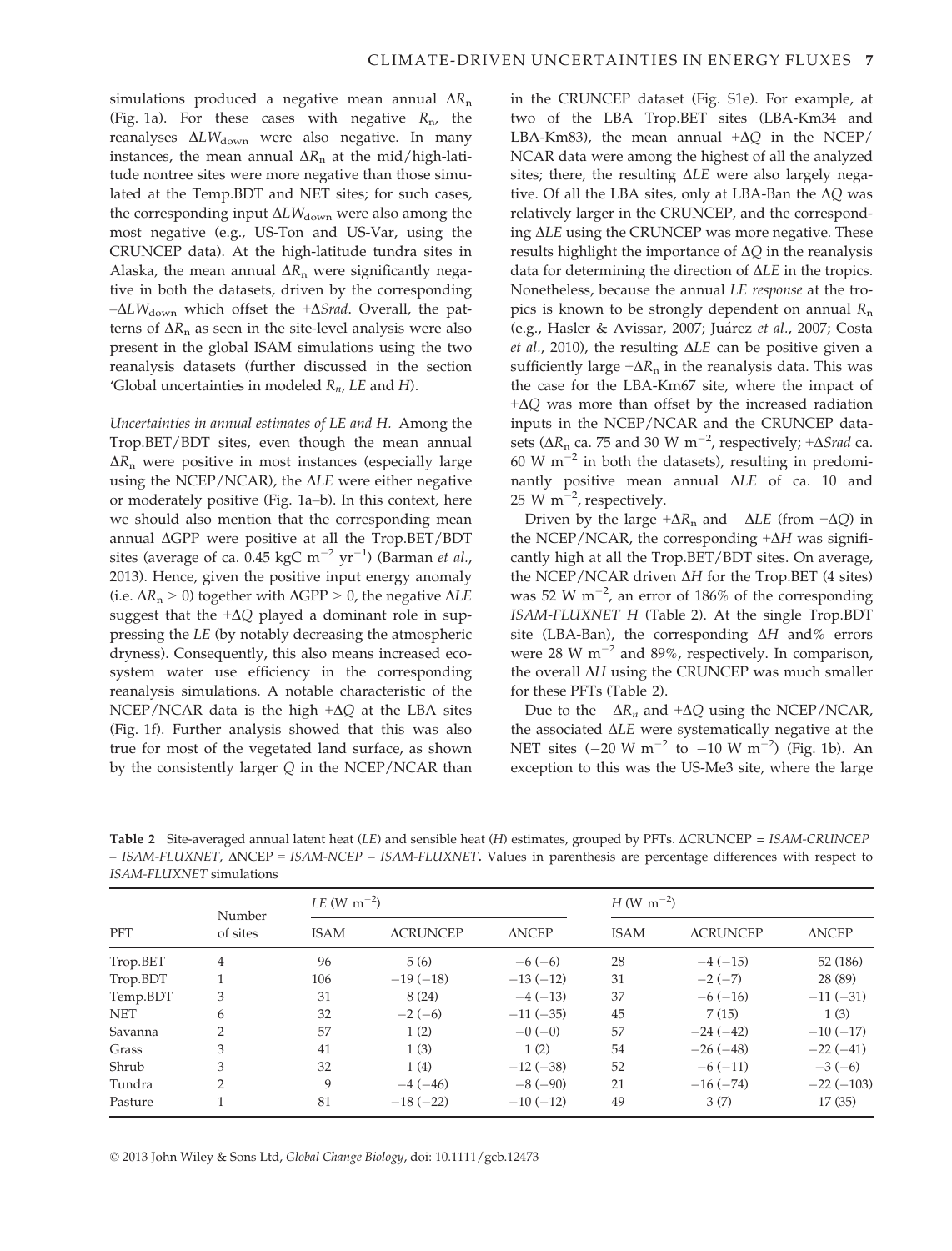$+\Delta P$ recip in both the reanalysis datasets produced  $+\Delta LE$ . This shows that besides the energy inputs, the incoming water from precipitation can also be a limiting factor to the ET (or LE) in these ecosystems. Overall, averaged over the six NET sites, the  $\Delta LE$  of  $-11$  W m<sup>-2</sup> using the NCEP/NCAR amounted to an error of  $-35%$ in comparison to the LE from ISAM-FLUXNET (Table 2). Across the individual Temp.BDT sites, the  $\Delta$ LE using the NCEP/NCAR was negative to moderately positive  $(-10 \text{ ca. } 2.5 \text{ W m}^{-2})$ , while the mean annual  $\Delta L E$  using the CRUNCEP were approximately  $0$ –15 W m $^{-2}$ . Based on Fig. 1a, a consistent feature at the Temp.BDT and NET sites was that the mean annual LE using the CRUNCEP were systematically greater than those using the NCEP/NCAR, i.e. LECRUN- $CEP > LE<sub>NCEP/NCAR</sub>$ . These in turn, could be explained by the energy biases in the reanalysis simulations, i.e.  $R_n$  CRUNCEP >  $R_n$  NCEP/NCAR (Fig. 1a).

For the nontree sites/PFTs, the reanalysis-driven  $\Delta L E$  exhibited lesser consistent patterns than the tree/ forest PFTs (Fig. 1b). This can partly be explained by the stronger dependence of LE on Precip in these ecosystems, which tend to be very spatially heterogeneous (Fig. 1e). In Barman et al. (2013), we showed that the annual  $\Delta GPP$  for these ecosystems was strongly controlled by factors affecting ecosystem water stress, e.g., Tavg, Q, and Precip. Correspondingly, these factors generally controlled the modeled  $\Delta L E$  as well – attributable to the stomatal coupling between GPP and transpiration. In addition, the influence of input energy over the modeled LE (or equivalently the ET) was also apparent at several of the nontree sites (similar to the tree PFTs). For example, while the ET increased with  $R_{\rm n}$  for monthly  $R_{\rm n}$  > ca. 150 W  $m^{-2}$  some PFTs such as grass and savanna showed radiation-induced heat stress in the model – thereby progressively decreasing the ET with further increases in  $R_n$  (Fig. S2). Because these ecosystems are generally prevalent in drier environments, the instances of very large  $+\Delta R_n$  can therefore potentially produce a  $-\Delta LE$  using the reanalysis data (as opposed to the tree/forest PFTs).

Following the negative annual  $-\Delta R_n$  at most of the mid/high-latitude nontree sites, the corresponding mean annual  $\Delta H$  were also largely negative (Fig. 1a, c; Table 2). In this context, the only exception was the US-SO2 shrub site, where the LE (and the GPP) was strongly reduced in the reanalysis datasets due to very low Precip. To maintain the energy balance  $(\Delta R_n = \Delta LE + \Delta H)$ , this resulted in the + $\Delta H$  using the reanalysis datasets. At the two high-latitude tundra sites (US-Atq, US-Brw), the mean annual  $\Delta R$ <sub>n</sub> were significantly negative in both the datasets, and the  $\Delta LE$ and  $\Delta H$  were both negative.

Uncertainties in partitioning of annual LE into canopy and ground components. Across all sites/PFTs, we analyzed the relative role of  $\Delta$ Srad and  $\Delta L W_{\text{down}}$  on  $\Delta L E$  by separately plotting the ground and canopy components of LE (i.e.  $LE_{ground}$  – ground evaporation, and  $LE_{vee}$  – canopy evapotranspiration). In the ISAM-FLUXNET simulations, based on the LAI, the  $LE_{ground}/LE$  increased nonlinearly from 0.1 for Trop.BET to 0.6 for NET, and reaching a maximum of ca. 0.8 for the extremely highlatitude tundra sites (Fig. 2a). In ISAM,  $LE_{veg}$  consists of two components – the canopy transpiration that is coupled with GPP (through stomatal conductance), and the leaf evaporation of dew. While energy input from Srad directly influences the total  $LE$ ,  $LW_{down}$  only impacts the evaporation components (ground evaporation, leaf evaporation) due to the lack of any photosynthetically active radiation contained in it (hence  $LW_{\text{down}}$ does not influence either GPP or transpiration). Hence, these results indicate the increasing importance of  $\Delta L W_{\rm down}$  toward  $\Delta L E$  for PFTs with lower LAI where the ground is increasingly exposed (i.e. midlatitude forests with strong LAI seasonality, nontree PFTs). Consequently, at most of the mid- to high-latitude sites, the reanalysis datasets produced negative annual  $\Delta L E_{\text{ground}}$ (Fig. 2b), by virtue of the  $-\Delta L W_{\text{down}}$ . Note that, because the nontree PFTs usually have lower LAI than tree PFTs, the role of  $\Delta$ *Srad* toward  $\Delta$ *LE*<sub>ground</sub> (and  $\Delta H_{\text{ground}}$ ) also becomes relatively more important, because the exposed ground can absorb a larger fraction of the Srad, thereby increasing the ground heat intake (data not shown). Also, as especially evident from the results, the  $LE<sub>ground</sub>/LE$  at the mid- and highlatitude sites may be much lower in the ISAM-NCEP simulations than in the ISAM-FLUXNET counterparts; these are driven by the lower atmospheric energy input at these sites using the NCEP. Therefore, the regression fits for  $LE_{ground}/LE$  vs. LAI (Fig. 2a) may be different for the three sets of simulations performed in this study, though there is always a decrease in  $LE_{ground}/LE$ with increasing LAI.

Uncertainties in seasonality of LE and H. We investigated the daily patterns of  $\Delta LE$  and  $\Delta H$  because of their implications on the seasonality of the fluxes themselves. Here, we illustrate the results for the forest/tree PFTs (Fig. 3; for reference, daily patterns of  $\Delta L E$  and  $\Delta H$  for the nontree sites are also shown in Figs S3 and S4). The results show several points, as follows. (i) For the Trop.- BET/BDT, daily instances of high  $+\Delta Q$  produced  $-\Delta LE$ , and daily instances of high  $+\Delta L W_{\text{down}}$  produced high  $+\Delta H$  (supplementing our analysis at annual timescales). (ii) The daily climatological biases in  $\Delta LE$  and  $\Delta H$  in the mid/high-latitude Temp.BDT and NET exhibited strong seasonality ranging from negative to positive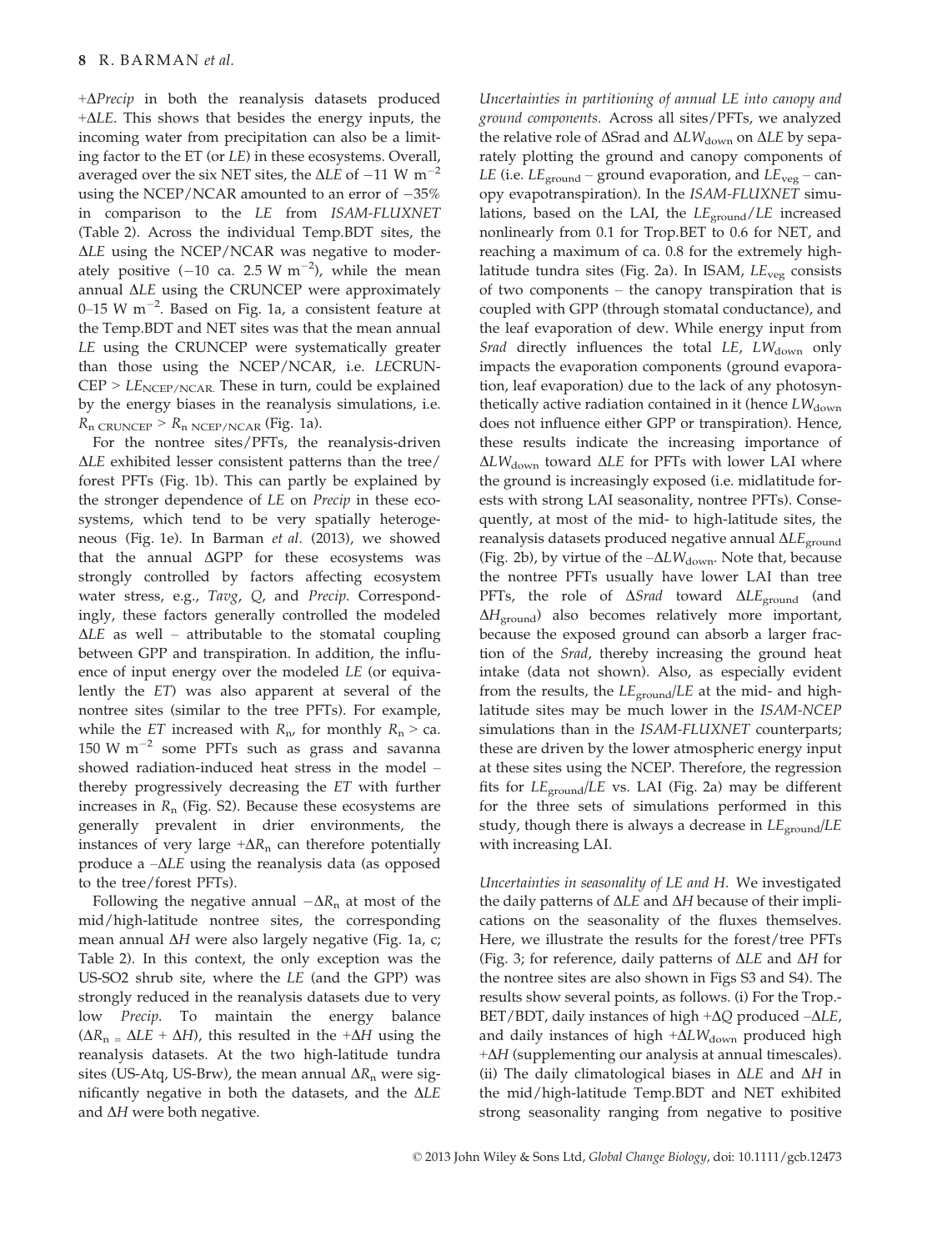

Fig. 2 (a) Ratio of annual ground evaporation to total evapotranspiration ( $LE_{\text{ground}}/LE$ ) plotted vs. mean annual LAI, at individual sites. Also shown is a line of best fit (using a quadratic polynomial) across all sites for the ISAM-FLUXNET simulation. (b) Mean annual biases in latent heat components from the canopy ( $\Delta L_{\text{vec}}$ , top panel) and from ground ( $\Delta L_{\text{ground}}$ , bottom panel). All the biases ( $\Delta$ ) were calculated with respect to the ISAM-FLUXNET counterpart.



Fig. 3 Analysis for tree PFTs (Trop.BET, Trop.BDT, Temp.BDT, NET): daily climatology of reanalysis-driven  $\Delta L$ E and  $\Delta H$ , along with  $\Delta$ *Srad,*  $\Delta$ LW<sub>down</sub> and  $\Delta$ Q. All variables were averaged over the available number of sites (n) for each PFT. All the biases ( $\Delta$ ) were calculated with respect to the ISAM-FLUXNET counterpart. Each row corresponds to a PFT group (name on left corner). Each column shows a variable (name on top). For each subplot, the x-axis is the 'Day of year' and the  $y$ -axis is the respective variable.

© 2013 John Wiley & Sons Ltd, Global Change Biology, doi: 10.1111/gcb.12473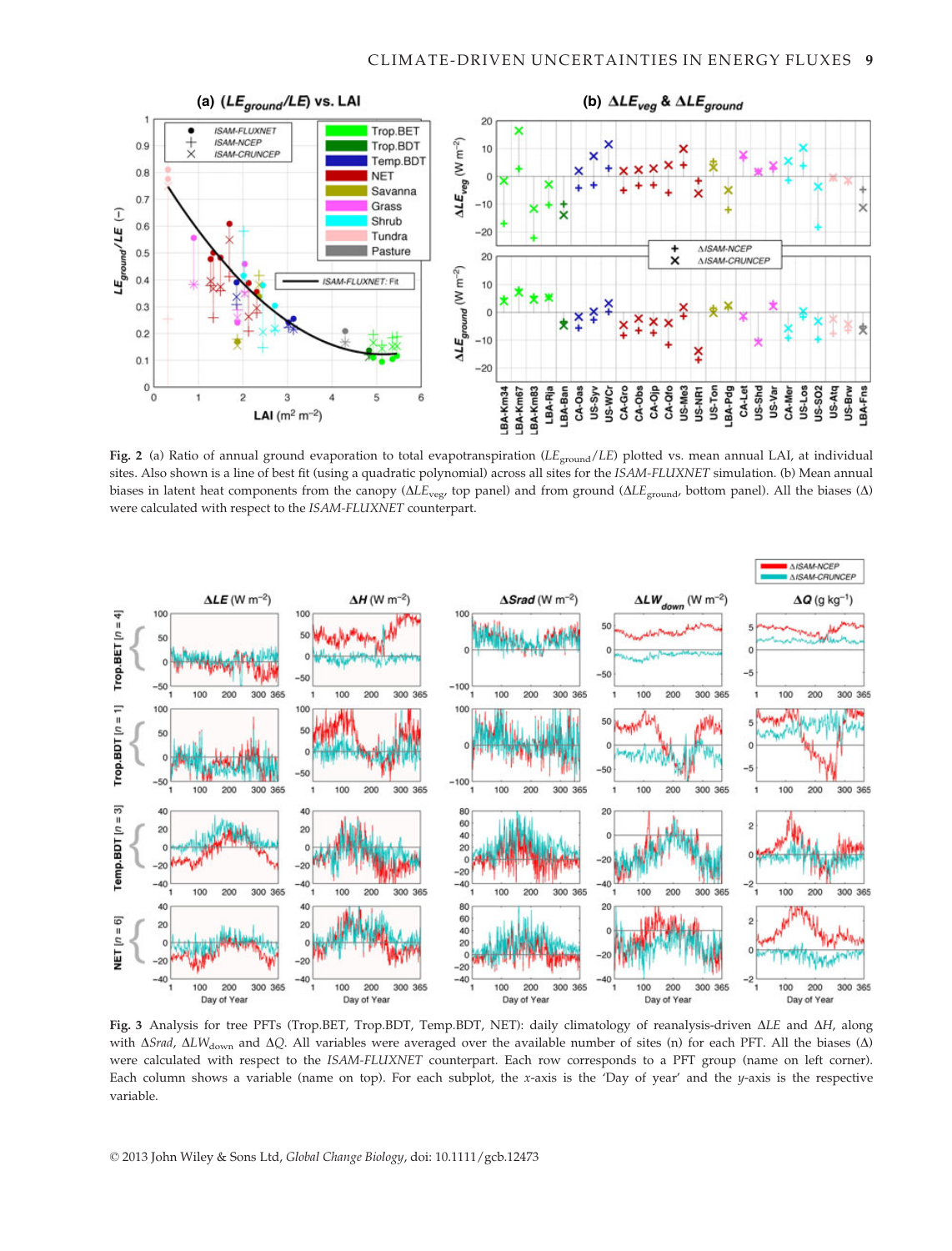biases (e.g., seasonal amplitude of ca.  $-20$  to  $20 \text{ W m}^{-2}$ ). As a result, the  $\pm$  seasonal flux biases may partly be mitigated in the annual timescale. Because of this, an important caveat is that a low annual energy flux bias may or may not imply correctness of the reanalysis data. (iii) For the Temp.BDT and NET, the systematically negative annual  $\Delta L E$  using the NCEP/ NCAR data was caused mostly by the negative wintertime LE biases, coincident with wintertime  $-\Delta L W_{\text{down}}$ in the data. Because there is no GPP in these PFTs during the winter (and hence negligible  $LE_{\text{vee}}$ ), the entire wintertime  $-\Delta LE$  could be attributed to the corresponding  $-\Delta L E_{\text{ground}}$ . Finally, (iv) the mean annual  $-\Delta H$  in the Temp.BDT and NET could also be mostly attributed to negative wintertime  $\Delta H$  (driven by the input energy deficit during the winter).

#### Global uncertainties in modeled  $R_n$ , LE and H

Accurately quantifying the global extent of reanalysis, climate-driven biases in LE and H fluxes (as performed at the site-level) are not possible in a LSM framework, due to the lack of observed subdaily meteorological data at each model grid cell (e.g., Henderson-Sellers et al., 2003). However, it may still be possible to investigate the modeling uncertainties in comparison with other observationally derived global estimates. For this purpose, we used data from two globally gridded sources: (i) FLUXNET-MTE (Jung et al., 2011) – providing  $LE$  and  $H$  and (ii) MODIS (Mu et al., 2011) – providing LE. Using these datasets and the two model simulations (ISAM-NCEP, ISAM-CRUNCEP) (see Figs 4 and 5 for spatial comparison), we constructed the corresponding zonally averaged mean annual  $R_n$  (=LE + H), LE, and H estimates (Fig. 6a–c) for the vegetated land surface (Fig. S5). Based on this plot, several features consistent with our site-level analysis are evident, which we describe below.

In comparison with FLUXNET-MTE, the mean annual  $R_n$  anomaly using the NCEP/NCAR meteorology was highly positive in the tropics and subtropics, but gradually transitioned to negative for the mid- and northern high-latitudes. In both the Northern and Southern Hemispheres, this transition happened at approximately  $40^{\circ}$ N and  $40^{\circ}$ S, respectively (Fig. 6a). In terms of the driving meteorological variables of Srad and  $LW_{\text{down}}$ , the relative differences between the CRUNCEP and the NCEP/NCAR were also very consistent with our site-level analysis. For example, in comparison with the CRUNCEP data, the annual



Fig. 4 Maps of mean annual estimates of LE, for two reanalysis-driven model simulations [ISAM-CRUNCEP (a), ISAM-NCEP (b)] and two observationally derived datasets [FLUXNET-MTE (c), MODIS (d)]. All the results are based on averaged output for 2000–2004, and are only for vegetated land surfaces (Fig. S5).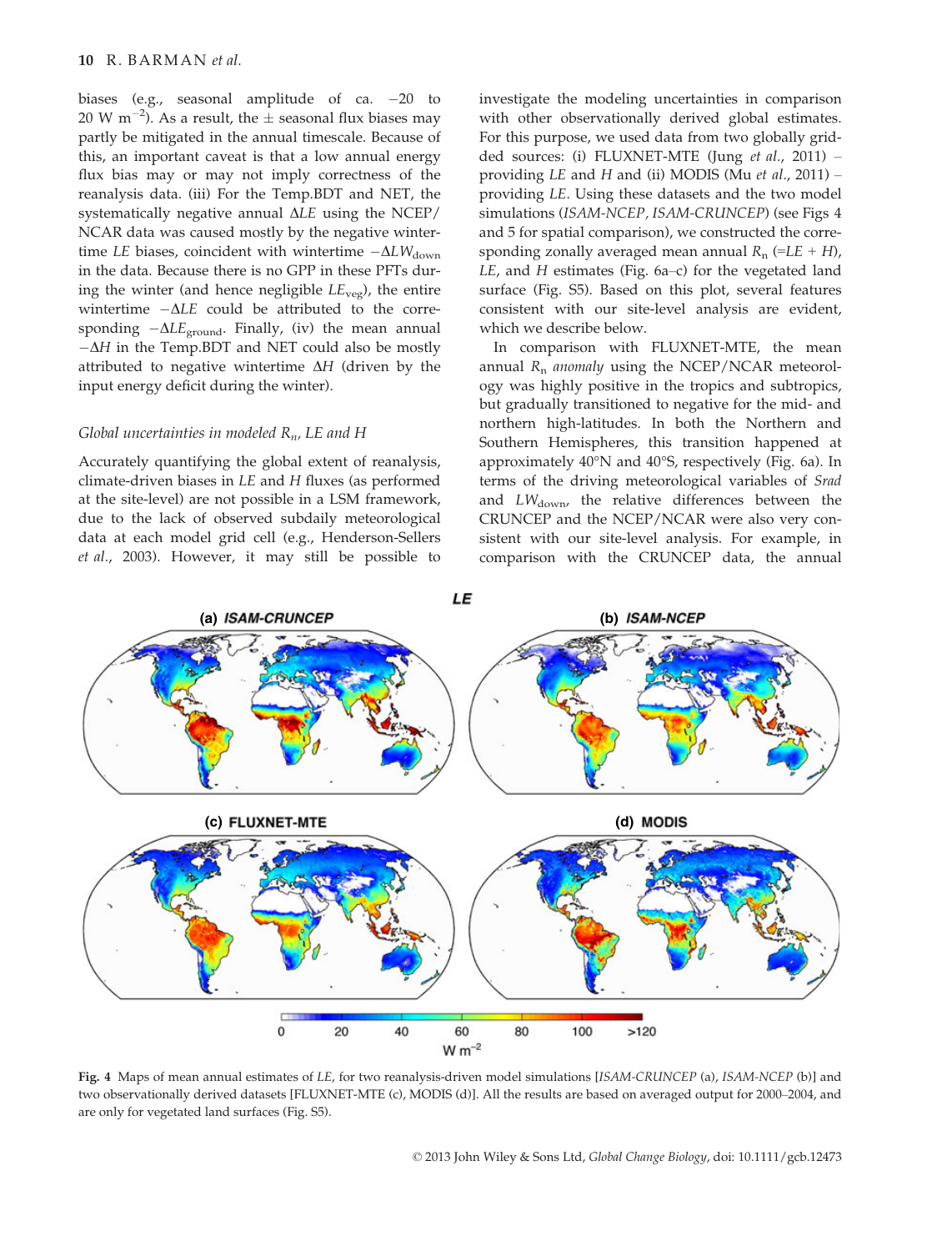

Fig. 5 Maps of mean annual estimates of H, for two reanalysis-driven model simulations [ISAM-CRUNCEP (a), ISAM-NCEP (b)] and an observationally derived dataset [FLUXNET-MTE (c)]. All the results are based on averaged output for 2000–2004, and are only for vegetated land surfaces (Fig. S5).

 $LW_{\text{down}}$  in the NCEP/NCAR showed very high positive differences in the tropics/subtropics; this difference gradually diminished for the midlatitudes, and eventually becoming negative at the upper highlatitudes (Fig. S1d). Next, the annual Srad in the NCEP/ NCAR was also consistently lower in the mid/high-latitude vegetated surface (Fig. S1c). As discussed previously, the *Srad* +  $LW_{\text{down}}$  in the CRUNCEP dataset was generally in closer agreement with the site observed meteorology; correspondingly, the zonal mean  $R_n$  from ISAM-CRUNCEP was also generally in good agreement with FLUXNET-MTE across various latitudes (Fig. 6a). Nonetheless, between  $20^{\circ}S$  and  $40^{\circ}S$ , the  $R_n$  from ISAM-CRUNCEP was high in comparison with both FLUXNET-MTE and ISAM-NCEP. A limitation in our current model calibration is that the southernmost site used in our analysis was located at ca. 21.75°S (LBA-Pdg) and all other sites were above ca. 11°S; hence more Southern Hemispheric flux tower sites need to be integrated into ISAM, to better quantify the modeled energy/water flux biases in this region.

As in the site-level analysis, the annual LE estimates in the deep tropics from ISAM-CRUNCEP were higher than that of ISAM-NCEP, with a maximum relative difference of ca. 10 W  $m^{-2}$  at the equator (Fig. 6b), similar to the relative differences at the Trop.BET sites. In comparison with the observationally derived datasets, the zonally averaged LE from ISAM-CRUNCEP was also notably higher between 10°S and 10°N with a maximum positive anomaly of 10–15 W  $\mathrm{m}^{-2}$  at the equator, while the corresponding tropical LE from ISAM-NCEP was in good agreement. Consistent with our site-level analysis, these relative LE biases between ISAM-NCEP and ISAM-CRUNCEP could be primarily attributed to the persistently higher Q in the NCEP/NCAR (Fig. S1e), which suppressed the ET to lower the LE. Also, we could rule out Precip differences between the two reanalyses as a cause of the larger modeled LE using the CRUNCEP, because the total annual Precip in the tropics was actually slightly higher in the NCEP/NCAR (data not shown).

Above approximately 40°N, the model simulation using the NCEP/NCAR data showed consistently low LE in comparison with both FLUXNET-MTE and MODIS (anomaly of  $-10$  to  $-15$  W m<sup>-2</sup> in 52–70°N latitude) (Fig. 6b). Such zonal-scale negative LE anomalies were very similar to those previously simulated using the NCEP/NCAR data at most of the upper midlatitude and high-latitude sites (e.g., NET, Temp.BDT, tundra). As in the site simulations, the low zonal LE using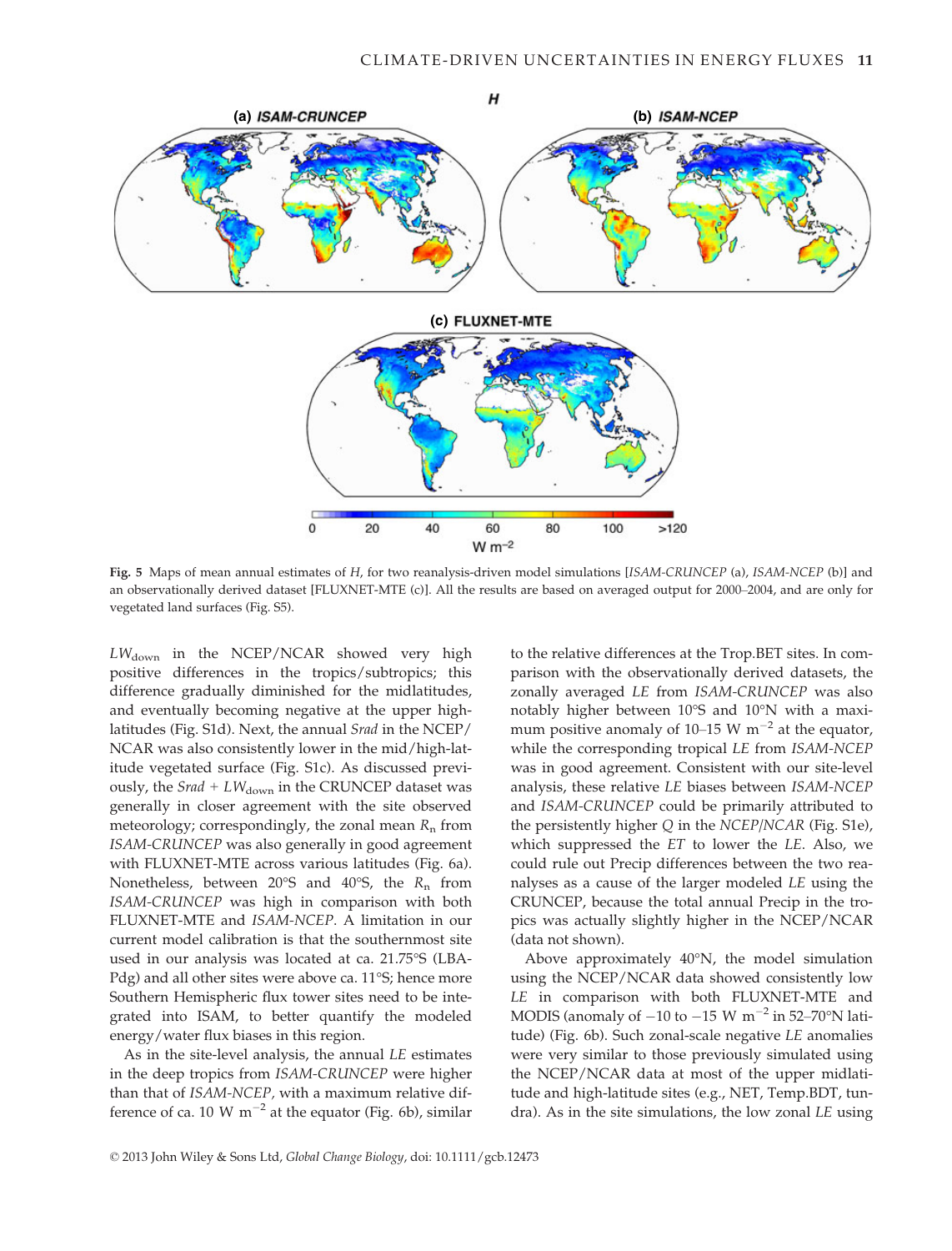

Fig. 6 Zonally averaged mean annual estimates for (a)  $R_n$  $(=LE + H)$ , (b)  $LE$ , and (c) H. Estimates are shown for two reanalysis-driven model simulations (ISAM-NCEP and ISAM-CRUNCEP) and observationally derived data (FLUXNET-MTE, and/or MODIS-DAO). Numbers in colors are respective global estimates. All the results are based on averaged output for 2000–2004, and are only for vegetated land surfaces (Fig. S5). The fractional land area (vegetated) at each latitude is shown as a gray scale, where darker shades represent more vegetated areas.

the NCEP/NCAR could primarily be attributed to the corresponding low  $R_n$  in *ISAM-NCAP* at above 40°N (Fig. 6a). These biases were much smaller in the CRUN-CEP simulations (due to a better heat budget), showing that the accuracy of meteorological forcings is very important to determine the LE (especially in the northern high-latitudes).

Based on the strongly positive tropical  $R_n$  anomaly in ISAM-NCEP (relative to FLUXNET-MTE, Fig. 6a), the corresponding H biases were also particularly strong in the model using the NCEP/NCAR (Fig. 6c). Notably, the ISAM-NCEP consistently overestimated the mean annual H with respect to FLUXNET-MTE, with a maximum difference of 40 W  $m^{-2}$  the equator. Such biases were absent using the CRUNCEP data at most latitudes, except between 20°S and 40°S where the  $R_n$ anomaly in ISAM-CRUNCEP was largely positive (as discussed above). Additionally, due to a better northern high-latitude energy budget using the CRUNCEP, the H from ISAM-CRUNCEP also appeared to be in better agreement with FLUXNET-MTE than the ISAM-NCEP counterpart.

Finally, we also investigated the impact of the LE and H biases on the partitioning of the energy fluxes, using the metric of evaporative fraction:  $LE/R_n$  (Fig. 7). In our model simulation using the NCEP/NCAR, the LE/  $R_n$  between 15°S and 10°N was largely underestimated in comparison with FLUXNET-MTE (up to 20% lower at the equator, due to the anomalously low tropical H). The NCEP/NCAR simulation also strongly underestimated the  $LE/R_n$  in the northern high-latitudes over ca. 50°N (up to 22% lower at 60°N). At these latitudes, the underestimation in  $LE/R_n$  was due to the negative  $LE$ anomaly in ISAM-NCEP.

## Discussion

Here, we used a LSM framework to show that potentially large uncertainties in terrestrial energy/water fluxes can arise from direct biases in reanalysis climate. To consistently quantify the modeled flux biases, we first analyzed the site-level biases in input meteorology



Fig. 7 Zonally averaged mean annual evaporative fraction: LE/  $R_{\text{n}}$ , computed using data from Fig. 5. The fractional land area (vegetated) at each latitude is shown as a gray scale, where darker shades represent more vegetated areas. For numerical stability, only 50°S to 70°N is shown.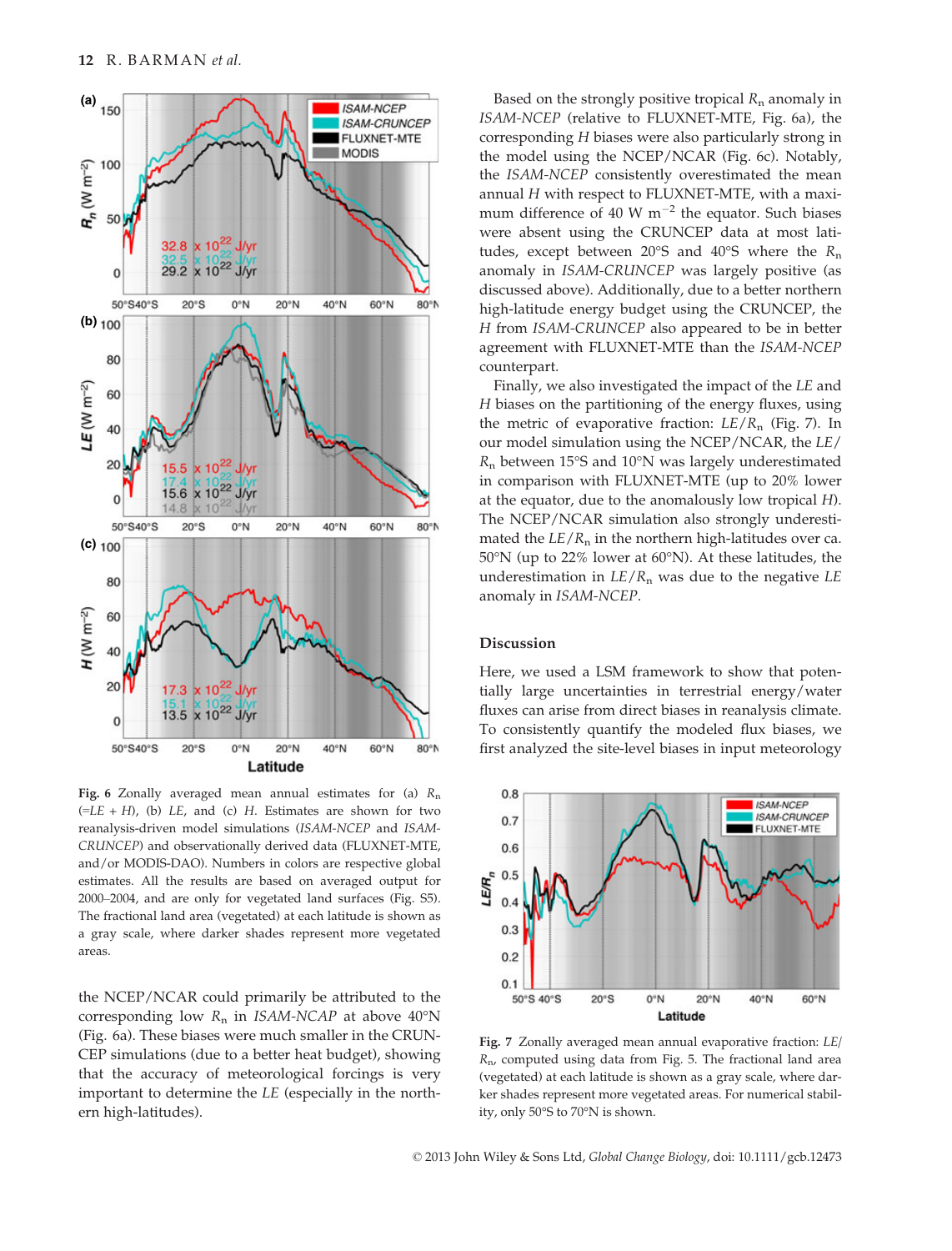from two reanalysis datasets: the NCEP/NCAR and the CRUNCEP. Using these datasets, several consistent patterns in the mean annual  $\Delta R_n$ ,  $\Delta L E$  and  $\Delta H$  were evident at the site-level as well as in the global simulations. Besides the mean annual biases in meteorology and fluxes, we also highlight the importance of investigating the seasonality of the biases, which have important consequences for the seasonal coupling among terrestrial carbon, energy and water fluxes.

With respect to the observed site meteorology, notable biases in the reanalysis variables were as follows: (i) high  $+\Delta$ *Srad* in the tropics (both in NCEP/NCAR and CRUNCEP); (ii) high  $+\Delta L W_{\text{down}}$  in the tropics but negative  $\Delta L W_{\text{down}}$  in the mid/high-latitudes in NCEP/ NCAR; and (iii) high  $+\Delta Q$  in the NCEP/NCAR (Fig. 1). There were also varying degrees of biases in Tavg and *Precip*. Mostly, the mean annual  $\Delta L W_{\text{down}}$  and  $\Delta Q$  were smaller in the CRUNCEP. Specifically, based on the site-level modeling results of this study, the CRUNCEP driven LE and H fluxes were generally in better agreement (than the NCEP/NCAR counterparts) with the respective FLUXNET estimates. Similar patterns in LE and H response/biases were also evident in the zonal mean fluxes from global simulations (Figs 6 and 7).

We also analyzed the driving factors and mechanisms of the modeled biases in the  $R_{\text{n}}$ , LE and H fluxes. In the model, these flux biases could be primarily attributed to: (i) biases in total energy inputs to the surface (Srad, L $W_{\text{down}}$ ); (ii) biases in Q and Tavg, which modulate the atmospheric dryness and hence influence LE/H partitioning; (iii) Precip, which may be especially important for nontree/herbaceous ecosystems. Our model response is typically consistent with several existing observational analysis from literature that suggest: (i)  $R_n$  controls the seasonal variation of LE over the rain forest in Amazonia (Hasler & Avissar, 2007; Hutyra et al., 2007; Fisher et al., 2009; Costa et al., 2010), and they may not be primarily water stressed (Juárez et al., 2007; Barman et al., 2013); (ii) available energy is the most important parameter in determining LE in the high-latitude boreal forests (Admiral et al., 2006), which are not predominantly water stressed because of their slow transpiration rates (Baldocchi et al., 2000; Admiral et al., 2006); and (iii) in arid and semiarid ecosystems (e.g., nontree PFTs), Precip and factors controlling atmospheric dryness (Tavg, Q) are the dominant factors in determining LE (e.g., Chang et al., 2006; Ferguson & Veizer, 2007; Hasler & Avissar, 2007). However, our results show that the environmental control(s) determining  $\Delta LE$  can be different from those controlling the response in absolute LE. For example, even though  $R_n$ may be the dominant factor determining the LE response for the tropical forests, the  $\Delta LE$  was often controlled by  $\Delta Q$  (unless the positive anomaly in  $R_n$  was very high). Here we also note that, as opposed to the usually positive mean annual  $\Delta GPP$  using the NCEP/ NCAR and CRUNCEP datasets (Barman et al., 2013), the corresponding  $\Delta R_n$ ,  $\Delta LE$ , and  $\Delta H$  were not uniformly positive or negative. This suggests that the  $\Delta$ GPP may not be correlated with  $\Delta$ LE even though the GPP and LE are largely coupled through the stomata. Additionally, because biotic factors such as canopy physiology/morphology, and environmental factors such as soil thermal and hydrological processes also determine the LE and H response (and biases) in the model, any single factor individually should not be expected to fully explain the energy/water flux biases and the variations in model response.

Land surface models are ultimately designed to study complex land–atmosphere interaction processes, and for application into future climate/environmental change scenarios, at regional to global scales. Hence, given the magnitudes of biases in the  $LE$  and  $H$  fluxes using reanalysis data, we feel that further study is warranted to quantify the associated impacts on various land–atmosphere exchange parameterizations dependent on partitioning of energy fluxes. Also, several important questions do arise on the philosophy of LSM calibration using site-scale FLUXNET data. For example, what are the net impacts of site-level calibration on global estimates of various fluxes and reservoirs from LSMs, and should we calibrate to optimize at the sites or should we rather optimize the model based on global datasets to counteract such biases in the first place? In this context, a comparable study by Zhao et al. (2006) investigating the reanalysis-driven biases in MODIS estimated GPP suggested two approaches to reduce the GPP biases: (i) by adjusting the reanalysis variables at each grid cell based on weather station data and/or (ii) by modifying the model parameters to optimize the output fluxes using the biased meteorology as the forcing data. In their study, the authors partly adopted the latter option for model calibration (though they acknowledged the associated caveats). But using a LSM framework such as in this study, this is most likely to result in propagating errors in various model parameterizations, due to the interactions among the full suite of carbon, energy, water, and momentum fluxes. This is also most likely to result in tunable parameter values that are inconsistent with the respective theoretical optimums, hence compromising the physical basis of model formulations. Subsequently, the model may also become susceptible to producing unreliable trends in fluxes, for future climate change simulations. Hence, in the long run, the only reliable alternative may be to improve the global reanalysis products to consistently force the model simulations. As for the current reanalysis products, it may be useful to develop potential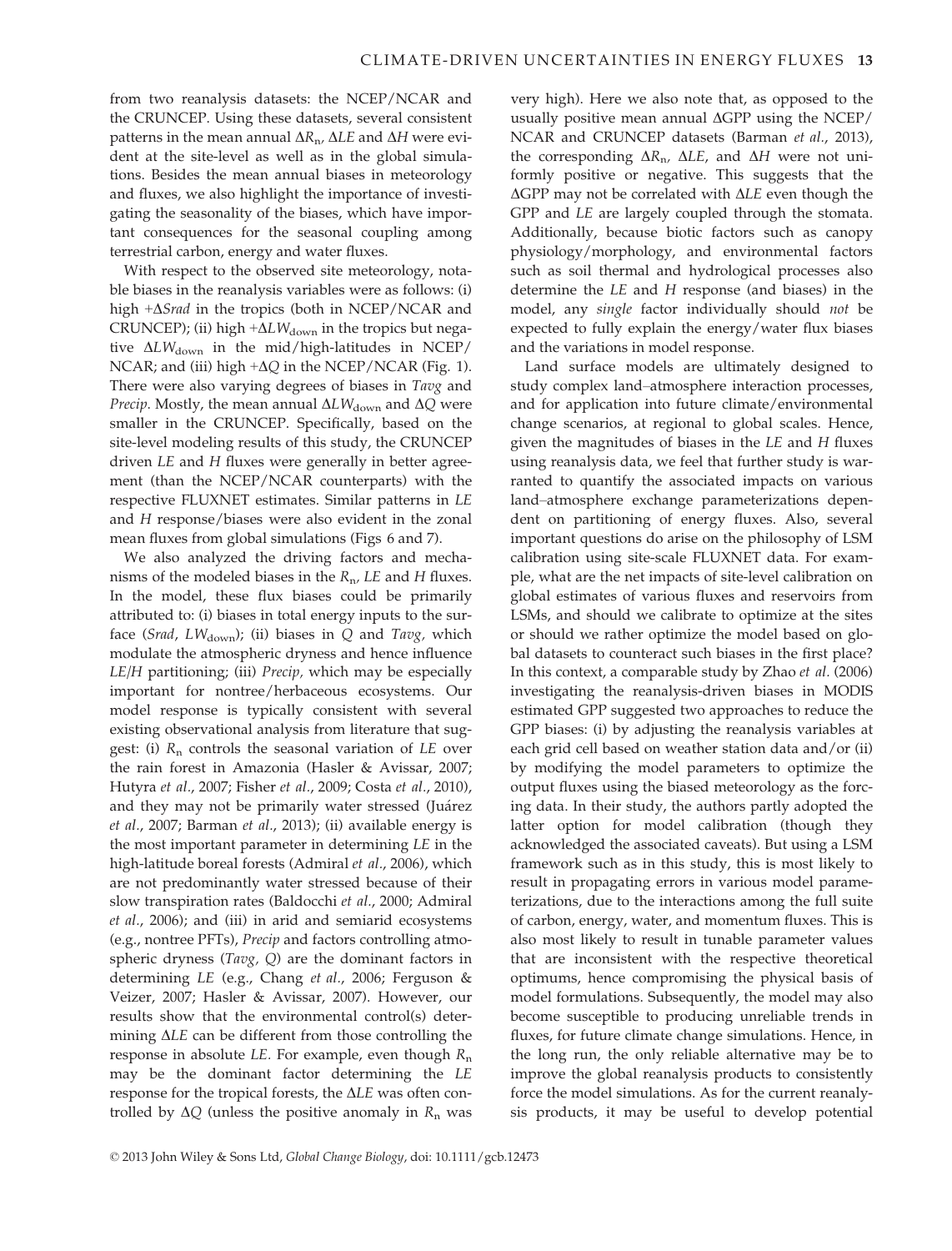strategies to indirectly account for the LSM output biases postmodel simulations – such as the scaling of fluxes to account for the established model biases. For such purposes, estimation of site-level flux biases as demonstrated in our study (and in Barman et al. 2013) is a useful first step to formulate the respective scaling factors.

While continued model evaluation is necessary to improve the representation of carbon, energy and water cycles in the ISAM, here (along with Barman et al. 2013) we demonstrate the need to systematically investigate the flux uncertainties from forcing datasets itself, such as from meteorology. Better quantification of uncertainties should lead to better attribution of uncertainty sources, which can ultimately help to reduce the errors in future modeling efforts. Because LSMs usually use many similar schemes across models (due to shared model development or through infusion of sophisticated schemes from other models when available), the magnitude and range of flux uncertainties presented in this study is expected to be of interest to other LSM modelers, and to the ESM community in general.

#### Acknowledgements

This work was partly supported by the National Aeronautics and Space Administration (NASA) Land Cover and Land Use Change Program (No. NNX08AK75G), and U.S. Department of Energy (DOE) Office of Science (DOE-DE-SC0006706). RB was funded by the NASA Earth and Space Science Fellowship (NNX11AP85H). We thank Dr. Bassil El-Masri and Yang Song for contributing in various stages our model development. We specially thank the FLUXNET community and the P.I.s of the sites used in this study, for their continuous efforts of data collection.

#### References

- Admiral SW, Lafleur PM, Roulet NT (2006) Controls on latent heat flux and energy partitioning at a peat bog in eastern canada. Agricultural and Forest Meteorology, 140, 308–321.
- Arora VK, Boer GJ (2003) A representation of variable root distribution in dynamic vegetation models. Earth Interactions, 7, 1–19.
- Asner GP (1998) Biophysical and biochemical sources of variability in canopy reflectance. Remote Sensing of Environment, 64, 234–253.
- Asner GP, Wessman CA, Schimel DS, Archer S (1998) Variability in leaf and litter optical properties: implications for BRDF model inversions using AVHRR, MODIS, and MISR. Remote Sensing of Environment, 63, 243–257.
- Baldocchi D, Kelliher FM, Black TA, Jarvis P (2000) Climate and vegetation controls on boreal zone energy exchange. Global Change Biology, 6, 69–83.
- Baldocchi D, Falge E, Gu L, Olson R, Hollinger D, Running S, Evans R (2001) FLUX-NET: a new tool to study the temporal and spatial variability of ecosystem-scale carbon dioxide, water vapor, and energy flux densities. Bulletin of the American Meteorological Society, 82, 2415–2434.
- Ban-Weiss GA, Bala G, Cao L, Pongratz J, Caldeira K (2011) Climate forcing and response to idealized changes in surface latent and sensible heat. Environmental Research Letters, 6, 034032.
- Barman R, Jain AK, Liang M (2013) Climate-driven uncertainties in modeling terrestrial gross primary production: a site-level to global scale analysis Global Change Biology, doi: 10.1111/gcb.12474.
- Blyth E, Gash J, Lloyd A, Pryor M, Weedon GP, Shuttleworth J (2010) Evaluating the JULES land surface model energy fluxes using FLUXNET data. Journal of Hydrometeorology, 11, 509–519.
- Blyth E, Clark D, Ellis R, Huntingford C, Los S, Pryor M, Sitch S (2011) A comprehensive set of benchmark tests for a land surface model of simultaneous fluxes of water and carbon at both the global and seasonal scale. 4, 255–269.
- Bonan GB, Lawrence PJ, Oleson KW, Levis S, Jung M, Reichstein M, Swenson SC (2011) Improving canopy processes in the community land model version 4 (CLM4) using global flux fields empirically inferred from FLUXNET data. Journal of Geophysical Research, 116, G02014.
- Chang X, Zhao W, Zhang Z, Su Y (2006) Sap flow and tree conductance of shelter-belt in arid region of china. Agricultural and Forest Meteorology, 138, 132–141.
- Chen H, Dickinson RE, Dai Y, Zhou L (2011) Sensitivity of simulated terrestrial carbon assimilation and canopy transpiration to different stomatal conductance and carbon assimilation schemes. Climate Dynamics, 36, 1037–1054.
- Collatz GJ, Ball JT, Grivet C, Berry JA (1991) Physiological and environmental regulation of stomatal conductance, photosynthesis and transpiration: a model that includes a laminar boundary layer. Agricultural and Forest Meteorology, 54, 107–136.
- Costa MH, Biajoli MC, Sanches L, Malhado A, Hutyra LR, da Rocha HR, de Araujo AC (2010) Atmospheric versus vegetation controls of amazonian tropical rain forest evapotranspiration: are the wet and seasonally dry rain forests any different? Journal of Geophysical Research: Biogeosciences (2005–2012), 115, G04021. doi: 10. 1029/2009JG001179.
- Da Rocha HR, Manzi AO, Cabral OM, Miller SD, Goulden ML, Saleska SR, Artaxo P (2009) Patterns of water and heat flux across a biome gradient from tropical forest to savanna in brazil. Journal of Geophysical Research: Biogeosciences (2005–2012), 114, G00B12. doi: 10.1029/2007JG000640.
- Dai Y, Dickinson RE, Wang Y (2004) A two-big-leaf model for canopy temperature, photosynthesis, and stomatal conductance. Journal of Climate, 17, 2281–2299.
- Dickinson RE (2011) Coupling atmospheric circulation models to bio-physical, biochemical, and biological processes at the land surface. In: The Development of Atmospheric General Circulation Models: Complexity, Synthesis and Computation (eds Donner L, Schubert W, Somerville R), pp. 177–197. Cambridge Univ. Press, Cambridge, UK.
- Dorman J, Sellers PJ (1989) A global climatology of albedo, roughness length and stomatal resistance for atmospheric general circulation models as represented by the simple biosphere model (SiB). Journal of Applied Meteorology, 28, 833–855.
- El-Masri B, Barman R, Meiyappan P, Song Y, Liang M, Jain AK (2013) Carbon dynamics in the amazonian basin: integration of eddy covariance and ecophysiological data with a land surface model. Agricultural and Forest Meteorology, 19, 1759–1779.
- Falge E, Baldocchi D, Olson R, Anthoni P, Aubinet M, Bernhofer C, Dolman H (2001) Gap filling strategies for long term energy flux data sets. Agricultural and Forest Meteorology, 107, 71–77.
- FAO/IIASA/ISRIC/ISSCAS/JRC (2012) Harmonized World Soil Database (version 1.10), FAO, Rome, Italy and IIASA, Laxenburg, Austria.
- Fekete BM, Vörösmarty CJ, Roads JO, Willmott CJ (2004) Uncertainties in precipitation and their impacts on runoff estimates. Journal of Climate, 17, 294–304.
- Ferguson PR, Veizer J (2007) Coupling of water and carbon fluxes via the terrestrial biosphere and its significance to the earth's climate system. Journal of Geophysical Research: Atmospheres (1984–2012), 112, D24S06. doi: 10.1029/2007JD008431.
- Fisher JB, Malhi Y, Bonal D, Da Rocha HR, De Araujo AC, Gamo M, Kondo H (2009) The land–atmosphere water flux in the tropics. Global Change Biology, 15, 2694–2714.
- Hasler N, Avissar R (2007) What controls evapotranspiration in the amazon basin? Journal of Hydrometeorology, 8, 380–395.
- Henderson-Sellers A, Irannejad P, McGuffie K, Pitman A (2003) Predicting land-surface climates-better skill or moving targets? Geophysical Research Letters, 30, 1777. doi: 10.1029/2003GL017387.
- Hollinger D, Richardson A (2005) Uncertainty in eddy covariance measurements and its application to physiological models. Tree Physiology, 25, 873–885.
- Hutyra LR, Munger JW, Saleska SR, Gottlieb E, Daube BC, Dunn AL, Wofsy SC (2007) Seasonal controls on the exchange of carbon and water in an amazonian rain forest. Journal of Geophysical Research: Biogeosciences (2005–2012), 112, G03008. doi: 10.1029/2006JG000365.
- Jain A, Yang X, Kheshgi H, McGuire AD, Post W, Kicklighter D (2009) Nitrogen attenuation of terrestrial carbon cycle response to global environmental factors. Global Biogeochemical Cycles, 23, GB4028. doi: 10.1029/2009GB003519.
- Janowiak JE, Gruber A, Kondragunta C, Livezey RE, Huffman GJ (1998) A comparison of the NCEP-NCAR reanalysis precipitation and the GPCP rain gauge-satellite combined dataset with observational error considerations. Journal of Climate, 11, 2960–2979.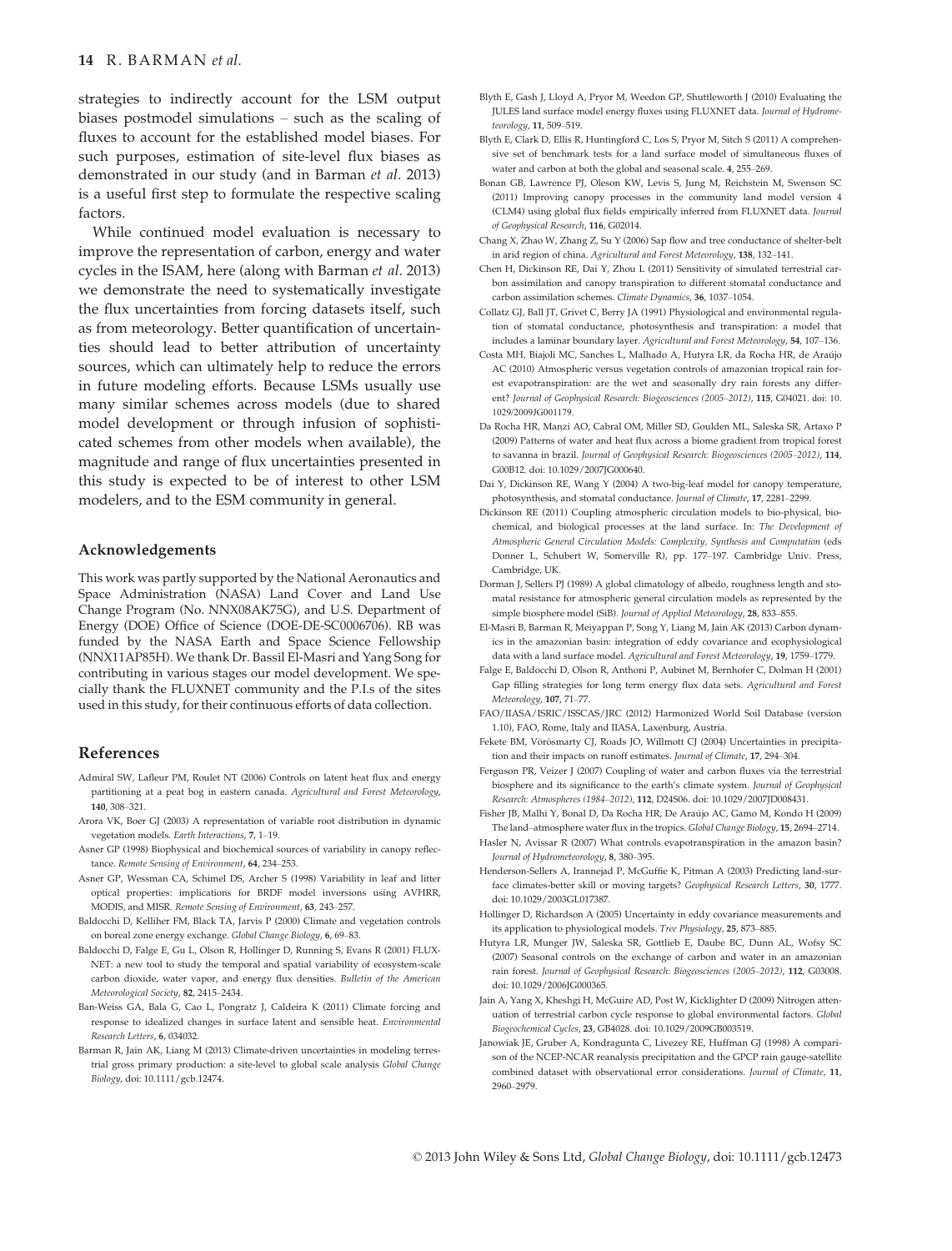- Jiménez C, Prigent C, Mueller B, Seneviratne S, McCabe M, Wood E, Dirmeyer P (2011) Global intercomparison of 12 land surface heat flux estimates. Journal of Geophysical Research: Atmospheres (1984–2012), 116, D02102. doi: 10.1029/ 2010JD014545.
- Juárez RIN, Hodnett MG, Fu R, Goulden ML, von Randow C (2007) Control of dry season evapotranspiration over the amazonian forest as inferred from observations at a southern amazon forest site. Journal of Climate, 20, 2827–2839.
- Jung M, Vetter M, Herold M, Churkina G, Reichstein M, Zaehle S, Chen Y (2007) Uncertainties of modeling gross primary productivity over Europe: a systematic study on the effects of using different drivers and terrestrial biosphere models. Global Biogeochemical Cycles, 21, GB4021. doi: 10.1029/2006GB002915.
- Jung M, Reichstein M, Margolis HA, Cescatti A, Richardson AD, Arain MA, Chen J (2011) Global patterns of land-atmosphere fluxes of carbon dioxide, latent heat, and sensible heat derived from eddy covariance, satellite, and meteorological observations. Journal of Geophysical Research: Biogeosciences (2005–2012), 116, doi: 10.1029/ 2010JG001566.
- Law B, Falge E, Gu LV, Baldocchi D, Bakwin P, Berbigier P, Fuentes J (2002) Environmental controls over carbon dioxide and water vapor exchange of terrestrial vegetation. Agricultural and Forest Meteorology, 113, 97–120.
- Lawrence PJ, Chase TN (2009) Climate impacts of making evapotranspiration in the community land model (CLM3) consistent with the simple biosphere model (SiB). Journal of Hydrometeorology, 10, 374–394.
- Lawrence DM, Slater AG (2008) Incorporating organic soil into a global climate model. Climate Dynamics, 30, 145–160.
- Lawrence DM, Thornton PE, Oleson KW, Bonan GB (2007) The partitioning of evapotranspiration into transpiration, soil evaporation, and canopy evaporation in a GCM: impacts on land-atmosphere interaction. Journal of Hydrometeorology, 8, 862-880.
- Lawrence DM, Slater AG, Romanovsky VE, Nicolsky DJ (2008) Sensitivity of a model projection of near-surface permafrost degradation to soil column depth and representation of soil organic matter. Journal of Geophysical Research, 113, F02011.
- Lawrence DM, Oleson KW, Flanner MG, Thornton PE, Swenson SC, Lawrence PJ, Sakaguchi K (2011) Parameterization improvements and functional and structural advances in version 4 of the community land model. Journal of Advances in Modeling Earth Systems, 3, doi: 10.1029/2011MS000045.
- Mu Q, Zhao M, Running SW (2011) Improvements to a MODIS global terrestrial evapotranspiration algorithm. Remote Sensing of Environment, 115, 1781–1800.
- Mu Q, Zhao M, Running SW (2012) Remote sensing and modeling of global evapotranspiration. In: Multi-scale Hydrologic Remote Sensing: Perspectives and Applications (eds Chang NB, Hong Y), pp. 443–479. The CRC Press, Boca Raton, FL.
- Mueller B, Seneviratne S, Jimenez C et al. (2011) Evaluation of global observationsbased evapotranspiration datasets and IPCC AR4 simulations. Geophysical Research Letters, 38, L06402. doi: 10.1029/2010GL046230.
- Oleson K, Niu G, Yang Z, Lawrence D, Thornton P, Lawrence P, Levis S (2008) Improvements to the community land model and their impact on the hydrological cycle. Journal of Geophysical Research: Biogeosciences (2005–2012), 113, G01021. doi: 10.1029/2007JG000563.
- Overgaard J, Rosbjerg D, Butts M (2006) Land-surface modelling in hydrological perspective? a review. Biogeosciences, 3, 229–241.
- Qian T, Dai A, Trenberth KE, Oleson KW (2006) Simulation of global land surface conditions from 1948 to 2004. part I: forcing data and evaluationsJournal of Hydrometeorology, 7, 953–975.
- Randow C, Manzi A, Kruijt B, de Oliveira P, Zanchi F, Silva R, Waterloo M (2004) Comparative measurements and seasonal variations in energy and carbon exchange over forest and pasture in south west amazonia. Theoretical and Applied Climatology, 78, 5–26.
- Richardson AD, Hollinger DY, Burba GG, Davis KJ, Flanagan LB, Katul GG, Suyker AE (2006) A multi-site analysis of random error in tower-based measurements of carbon and energy fluxes. Agricultural and Forest Meteorology, 136, 1–18.
- Sakaguchi K, Zeng X (2009) Effects of soil wetness, plant litter, and under-canopy atmospheric stability on ground evaporation in the Community Land Model (CLM3.5). Journal of Geophysical Research, 114, D01107. doi: 10.1029/2008JD010834.
- Santanello JA, Peters-Lidard CD, Kumar SV, Alonge C, Tao W-K (2009) A modeling and observational framework for diagnosing local land–atmosphere coupling on diurnal time scales. Journal of Hydrometeorology, 10, 577–599.
- Schaefer K, Zhang T, Slater AG, Lu L, Etringer A, Baker I (2009) Improving simulated soil temperatures and soil freeze/thaw at high-latitude regions in the simple Biosphere/Carnegie-Ames-Stanford approach model. Journal of Geophysical Research: Earth Surface (2003–2012), 114, F02021. doi: 10.1029/2008JF001125.
- Schenk HJ, Jackson RB (2002) The global biogeography of roots. Ecological Monographs, 72, 311–328.
- Sellers P, Randall D, Collatz G, Berry J, Field C, Dazlich D, Bounoua L (1996) A revised land surface parameterization (SiB2) for atmospheric GCMs. part I: model formulation. Journal of Climate, 9, 676–705.
- Sellers P, Dickinson R, Randall D, Betts A, Hall F, Berry J, Nobre C (1997) Modeling the exchanges of energy, water, and carbon between continents and the atmosphere. Science, 275, 502–509.
- Simmons A, Uppala S, Dee D, Kobayashi S (2007) ERA-interim: new ECMWF reanalysis products from 1989 onwards. ECMWF Newsletter, 110, 25–35.
- Song Y, Jain AK, McIsaac GF (2013) Implementation of dynamic crop growth processes into a land surface model: evaluation of energy, water and carbon fluxes under corn and soybean rotation. Biogeosciences, 10, 8039–8066.
- Stöckli R, Lawrence D, Niu G, Oleson K, Thornton P, Yang Z, Running S (2008) Use of FLUXNET in the community land model development. Journal of Geophysical Research: Biogeosciences (2005–2012), 113, G01025. doi: 10.1029/2007JG000562.
- Todd-Brown KEO, Randerson JT, Post WM, Hoffman FM, Tarnocai C, Schuur EAG, Allison SD (2013) Causes of variation in soil carbon simulations from CMIP5 earth system models and comparison with observations. Biogeosciences, 10, 1717–1736.
- Trenberth KE, Smith L, Qian T, Dai A, Fasullo J (2007) Estimates of the global water budget and its annual cycle using observational and model data. Journal of Hydrometeorology, 8, 758–769.
- Trenberth KE, Fasullo JT, Kiehl J (2009) Earth's global energy budget. Bulletin of the American Meteorological Society, 90, 311–323. doi:10.1175/2008BAMS2634.1.
- Twine TE, Kustas W, Norman J, Cook D, Houser P, Meyers T, Wesely M (2000) Correcting eddy-covariance flux underestimates over a grassland. Agricultural and Forest Meteorology, 103, 279–300.
- Viovy N, Ciais P (2009) A combined dataset for ecosystem modelling, Available at: http://dods.extra.cea.fr/data/p529viov/cruncep/readme.htm (accessed March 2011).
- Wang K, Dickinson RE (2012) A review of global terrestrial evapotranspiration: observation, modeling, climatology, and climatic variability. Reviews of Geophysics, 50, RG2005. doi: 10.1029/2011RG000373.
- Wei Y, Liu S, Post WM et al. (2013) 'The North American Carbon Program (NACP) Multi-Scale Synthesis and Terrestrial Model Intercomparison (MsTMIP) Project: Environmental Driver Data.' Journal of Geoscientific Model Development, Discussion, 6, 5375–5422.
- Wilson K, Goldstein A, Falge E et al. (2002) Energy balance closure at FLUXNET sites. Agricultural and Forest Meteorology, 113, 223–243.
- Yang X, Wittig V, Jain AK, Post W (2009) Integration of nitrogen cycle dynamics into the integrated science assessment model for the study of terrestrial ecosystem responses to global change. Global Biogeochemical Cycles, 23, GB4029. doi: 10.1029/ 2009GB003474.
- Zhao M, Running SW, Nemani RR (2006) Sensitivity of moderate resolution imaging spectroradiometer (MODIS) terrestrial primary production to the accuracy of meteorological reanalyses. Journal of Geophysical Research: Biogeosciences (2005–2012), 111, G01002. doi: 10.1029/2004JG000004.